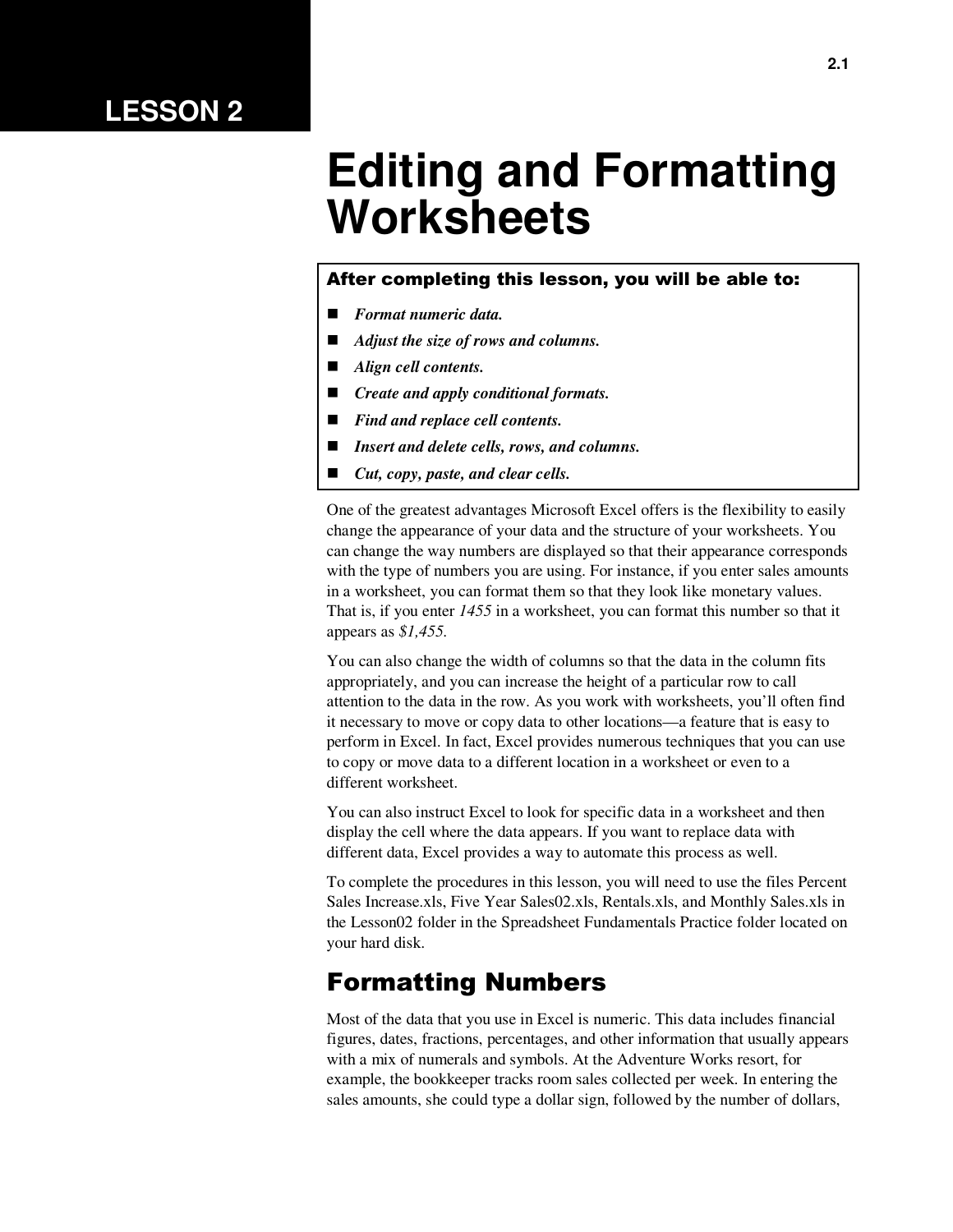followed by a decimal point, followed by the number of cents. But she knows that it's much easier just to enter the raw sales amounts and let Excel add these currency formats.

To allow yourself greater flexibility in how your numeric data appears, you can select one of Excel's options for formatting numbers. These options automatically insert and delete symbols and digits to reflect the format you choose. By default, all data you enter is formatted with the General option, which shows the data exactly as you enter it. If you include a date or a special character (\$ % / , E e) when entering a number, Excel automatically formats it with the appropriate option. If you want entries to appear different, you can choose from the following formats, organized by category.

| Category   | <b>Appearance</b>                                                                                                                 |
|------------|-----------------------------------------------------------------------------------------------------------------------------------|
| General    | Displays data exactly as you enter it.                                                                                            |
| Number     | Displays two decimal places by default.                                                                                           |
| Currency   | Displays currency and other symbols appropriate for various<br>regions of the world (including the euro).                         |
| Accounting | Displays currency symbols and aligns decimal points of<br>entries in a column.                                                    |
| Date       | Displays days, months, and years in various formats, such as<br>May 18, 2004; 18-May; and 5/18.                                   |
| Time       | Displays hours, minutes, and seconds in various formats,<br>such as 8:47 PM, 20:47, and 8:47:56.                                  |
| Percentage | Multiplies cell values by 100 and displays the result with a<br>percent sign.                                                     |
| Fraction   | Displays entries as fractions in various denominations and to<br>various degrees of accuracy.                                     |
| Scientific | Displays entries in scientific or exponential notation.                                                                           |
| Text       | Displays entries exactly as they were entered, even if the<br>entry is a number.                                                  |
| Special    | Displays and formats list and database values, such as Zip<br>codes, phone numbers, and United States Social Security<br>numbers. |
| Custom     | Allows you to create formats that aren't available in any of<br>the other categories.                                             |

You can format a cell before or after you enter a number into it. From the list of formatting options, you can choose how many decimal places to use, select international currency symbols, and set the format for negative numbers.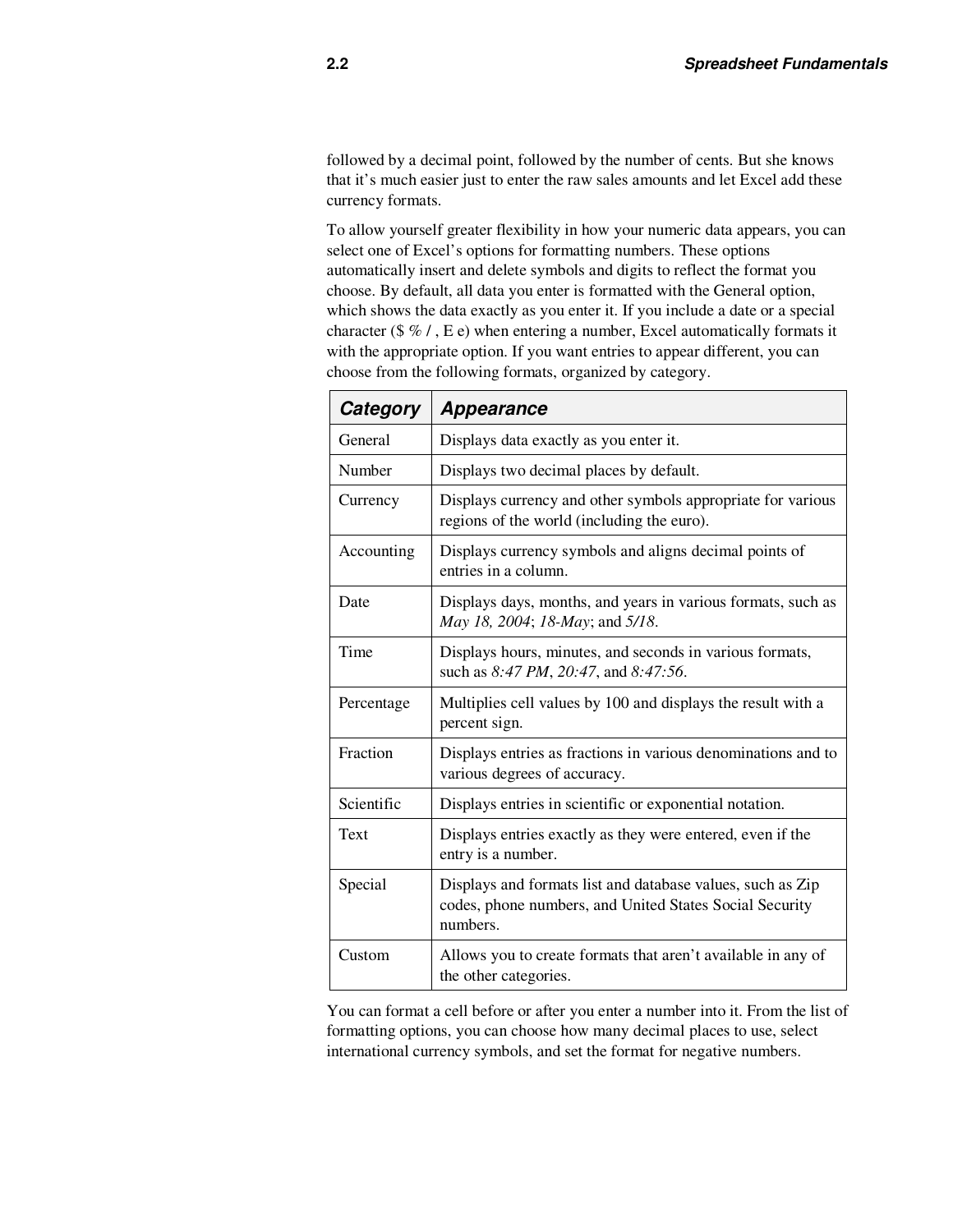In this exercise, you format several numeric entries in a worksheet.

- **1** Start Excel, and click the More workbooks option on the New Workbook task pane. The Open dialog box appears.
- **2** Click the Look in down arrow, and click the icon for your hard disk.
- **3** Double-click the Spreadsheet Fundamentals Practice folder, and double-click the Lesson02 folder.
- **4** Click the Percent Sales Increase workbook, and click Open. The Percent Sales Increase workbook opens.
- **5** Make sure that cell A1 is currently selected, and on the Format menu, click Cells. Click the Number tab, if necessary, and in the Category list, click Date.

The Format Cells dialog box appears, with the Number tab in front and the Date category selected.

| <b>Format Cells</b>                                                                                                                                                                |                                                                                                                                                                                             |        |
|------------------------------------------------------------------------------------------------------------------------------------------------------------------------------------|---------------------------------------------------------------------------------------------------------------------------------------------------------------------------------------------|--------|
| <b>Number</b><br>Alignment<br>Category:<br>General<br>Number<br>Currency<br>Accounting<br>Date<br><b>Time</b><br>Percentage<br>Fraction<br>Scientific<br>Text<br>Special<br>Custom | Border  <br>Patterns   Protection<br>Font<br>Sample<br>Type:<br>*03/14/01<br>*Wednesday, March 14, 2001<br>3/14<br>3/14/01<br>03/14/01<br>14-Mar<br>14-Mar-01<br>Locale (location):         |        |
| with the operating system.                                                                                                                                                         | English (United States)<br>Date formats display date and time serial numbers as date values. Except for<br>items that have an asterisk (*), applied formats do not switch date orders<br>ОK | Cancel |

- **6** In the Type list, click 3/14/01, and click OK. The date in cell A1 changes to match the date format that you
- **7** Select the range B3:F8.

selected.

**8** On the Format menu, click Cells, and then click Currency in the Category list.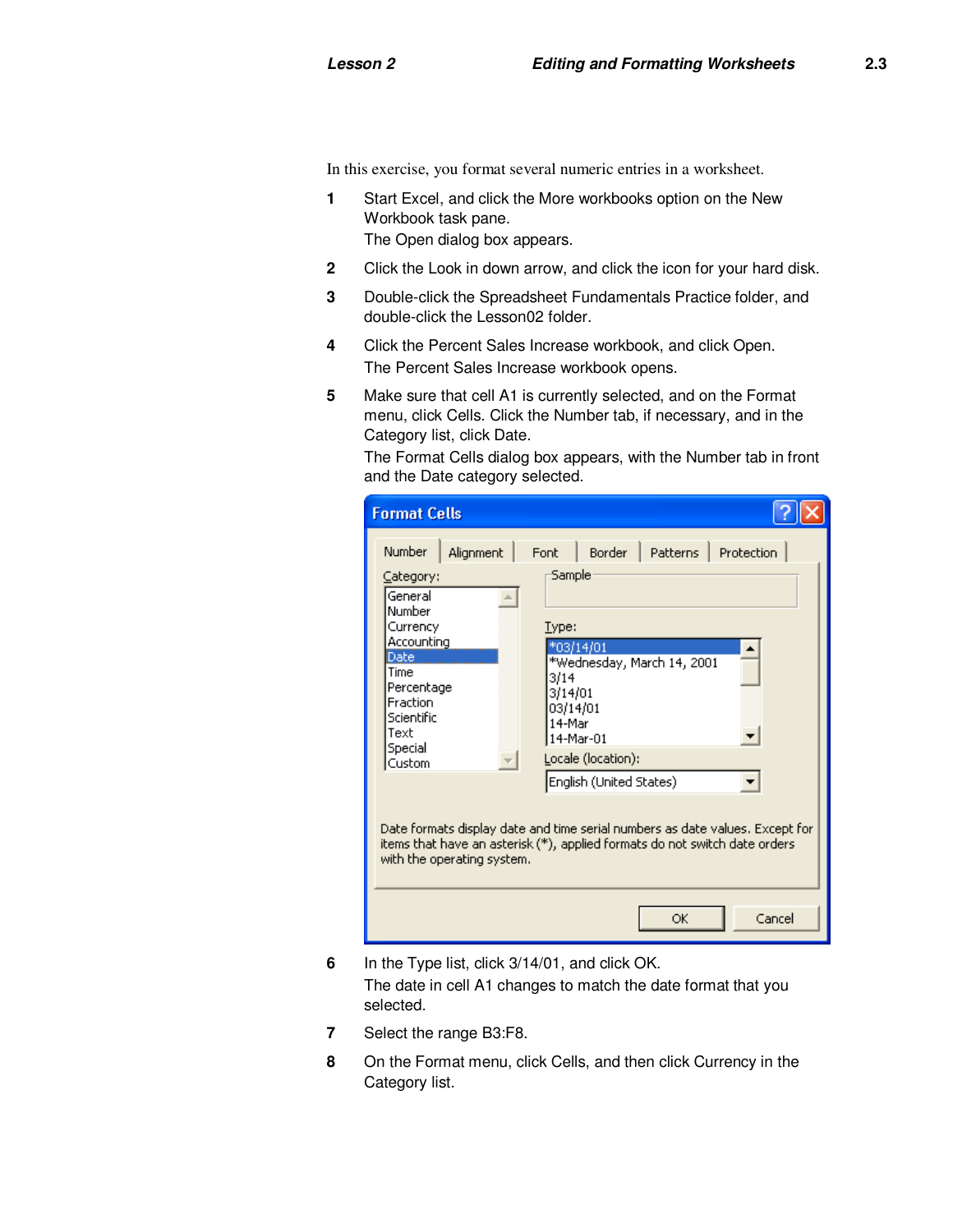The Format Cells dialog box appears with formatting options for Currency (monetary values) selected. Notice that the default format for currency includes the dollar sign (\$), a thousands comma separator, and two decimal places.

| <b>Format Cells</b>                                                                                                                                                          |                                                           |                                   |                                                                                                               |     |                                                                                                     |  |
|------------------------------------------------------------------------------------------------------------------------------------------------------------------------------|-----------------------------------------------------------|-----------------------------------|---------------------------------------------------------------------------------------------------------------|-----|-----------------------------------------------------------------------------------------------------|--|
| <b>Number</b><br>Category:<br>General<br>Number<br>Currency<br>Accounting<br>Date<br><b>Time</b><br>Percentage<br><b>Fraction</b><br>Scientific<br>Text<br>Special<br>Custom | Alignment<br>formats to align decimal points in a column. | Font<br>Sample:<br>Symbol:<br>l\$ | Border  <br>Decimal places:<br>Negative numbers:<br>-\$1,234.10<br>\$1,234.10<br>(41, 234.10)<br>(41, 234.10) | I2. | Patterns   Protection<br>÷<br>Currency formats are used for general monetary values. Use Accounting |  |
|                                                                                                                                                                              |                                                           |                                   |                                                                                                               | ОK  | Cancel                                                                                              |  |

Make sure you type a zero at step 9, not the letter O.

- **9** Double-click in the Decimal places box, type **0**, and press Enter. The selected cells are now in currency format, with no decimal places.
- **10** Select the range C10:F10.
- **11** On the Format menu, click Cells, and then click Percentage in the Category list.

The Format Cells dialog box appears with Percentage selected, and the dialog box shows the sample format for the first cell in the selected range. The only option you can change for the percentage format is the number of decimal places.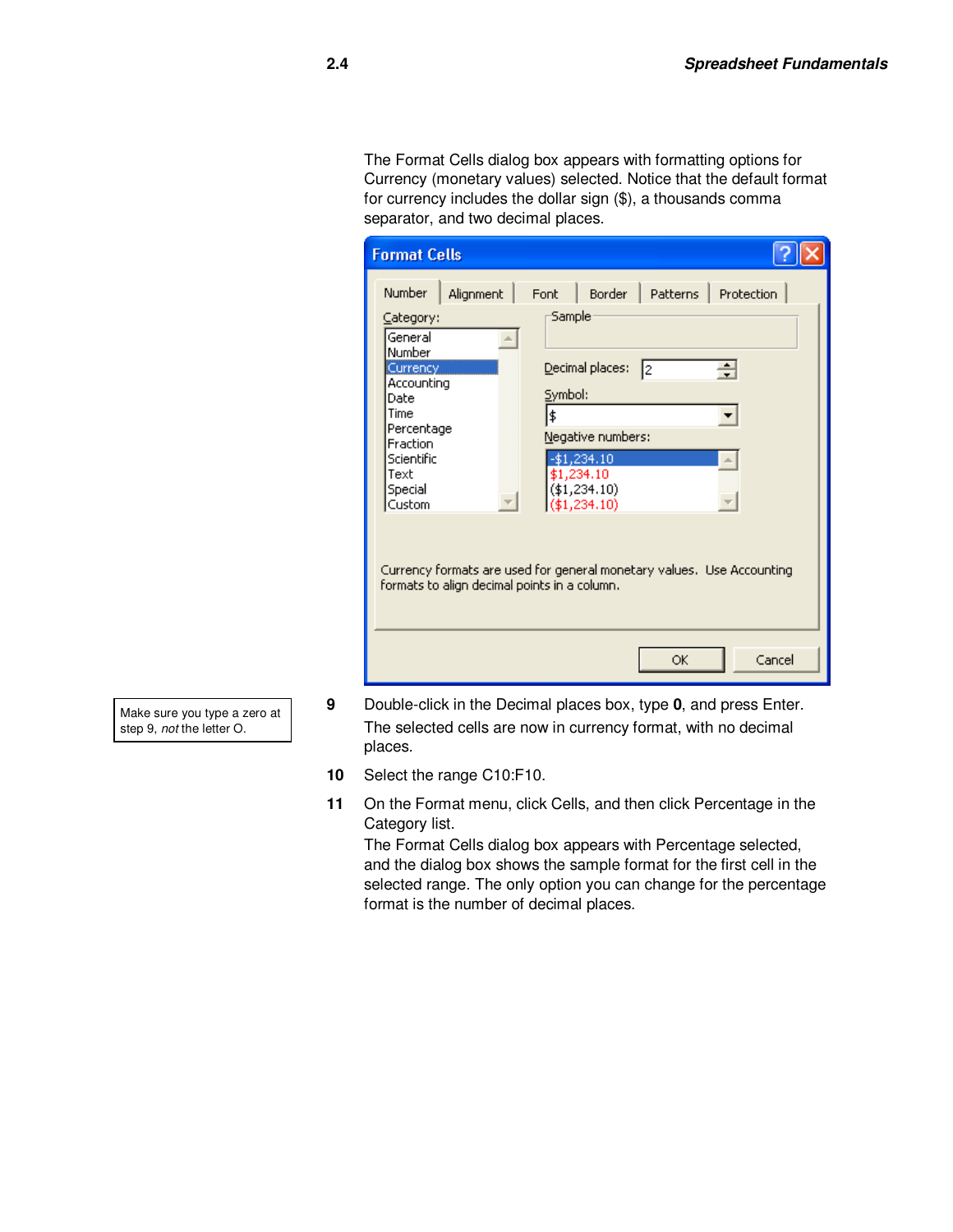| <b>Format Cells</b>                                                                                                                                                                                                                                                                                                                                               |
|-------------------------------------------------------------------------------------------------------------------------------------------------------------------------------------------------------------------------------------------------------------------------------------------------------------------------------------------------------------------|
| Number<br>Border<br>Alignment<br>Font<br>Patterns  <br>Protection<br>Sample<br>Category:<br>General<br>Number<br>Decimal places:<br>÷<br>Currency<br>I2<br>Accounting<br>Date<br>Time<br>Percentage<br>Fraction<br>Scientific<br>Text<br>Special<br>Custom<br>Percentage formats multiply the cell value by 100 and displays the result with<br>a percent symbol. |
| Cancel<br>ОК                                                                                                                                                                                                                                                                                                                                                      |

**12** Click OK.

The selected cells appear in percentage format, with two decimal places.

**13** Click any blank cell in the worksheet. The selected range is deselected.

|                 |                     | Microsoft Excel - Percent Sales Increase.xls                                                                                                                                                                                                                        |       |                          |              |          |                                              |              |                      |                          |            | Đ                |
|-----------------|---------------------|---------------------------------------------------------------------------------------------------------------------------------------------------------------------------------------------------------------------------------------------------------------------|-------|--------------------------|--------------|----------|----------------------------------------------|--------------|----------------------|--------------------------|------------|------------------|
| 图               | Eile                | Edit<br>View                                                                                                                                                                                                                                                        |       | Insert                   | Format Tools |          | Data<br>Window                               | Help         |                      | Type a question for help |            | $\mathsf{x}$     |
| $\Box$          |                     | $\leq$ . $\leq$ $\leq$ $\leq$ $\leq$ $\leq$ $\leq$ $\leq$ $\leq$ $\leq$ $\leq$ $\leq$ $\leq$ $\leq$ $\leq$ $\leq$ $\leq$ $\leq$ $\leq$ $\leq$ $\leq$ $\leq$ $\leq$ $\leq$ $\leq$ $\leq$ $\leq$ $\leq$ $\leq$ $\leq$ $\leq$ $\leq$ $\leq$ $\leq$ $\leq$ $\leq$ $\le$ |       |                          |              |          | <b>电电 ダ ロ ー ( ● Σ - 2 ↓ 2 ) 阻 4 100% - 2</b> |              |                      |                          |            |                  |
| Arial           |                     |                                                                                                                                                                                                                                                                     | $-10$ | $\overline{\phantom{a}}$ |              |          |                                              |              |                      |                          |            |                  |
|                 | <b>B11</b>          | ۰                                                                                                                                                                                                                                                                   |       | $f_X$                    |              |          |                                              |              |                      |                          |            |                  |
|                 |                     | A                                                                                                                                                                                                                                                                   |       |                          | B            |          | C                                            | D            | E                    | F                        | G          | $\blacktriangle$ |
| $\mathbf{1}$    |                     | 1/27/04                                                                                                                                                                                                                                                             |       |                          |              |          |                                              | Yearly Sales |                      |                          |            |                  |
| $\overline{2}$  |                     |                                                                                                                                                                                                                                                                     |       |                          | 2002         |          | 2003                                         | 2004         | 2005                 | 2006                     |            |                  |
| 3               | Lodging             |                                                                                                                                                                                                                                                                     |       |                          | \$1,239,439  |          | \$1,653,782                                  | \$1,927,100  | \$1,954,111          | \$1,989,513              |            |                  |
| $\overline{4}$  | <b>Spa Services</b> |                                                                                                                                                                                                                                                                     |       |                          |              | \$25,943 | \$29,241                                     | \$38,394     | \$39,000             | \$41,123                 |            |                  |
| 5               | <b>Activities</b>   |                                                                                                                                                                                                                                                                     |       |                          |              | \$23,393 | \$30.094                                     | \$32,492     | \$38,262             | \$38,890                 |            |                  |
| 6               | <b>Restaurants</b>  |                                                                                                                                                                                                                                                                     |       |                          |              | \$55.394 | \$58,100                                     | \$56.812     | \$48.740             | \$52.335                 |            |                  |
| 7               |                     |                                                                                                                                                                                                                                                                     |       |                          |              |          |                                              |              |                      |                          |            |                  |
| 8               |                     |                                                                                                                                                                                                                                                                     | Total |                          | \$1,344,169  |          | \$1,771,217                                  | \$2,054,798  | \$2,080,113          | \$2,121,861              |            |                  |
| 9               |                     |                                                                                                                                                                                                                                                                     |       |                          |              |          |                                              |              |                      |                          |            |                  |
| 10              |                     | <b>Percent Increase</b>                                                                                                                                                                                                                                             |       |                          |              |          | 31.77%                                       | 16.01%       | 1.23%                | 2.01%                    |            |                  |
| 11<br>12        |                     |                                                                                                                                                                                                                                                                     |       |                          |              |          |                                              |              |                      |                          |            |                  |
| 13              |                     |                                                                                                                                                                                                                                                                     |       |                          |              |          |                                              |              |                      |                          |            |                  |
| 14              |                     |                                                                                                                                                                                                                                                                     |       |                          |              |          |                                              |              |                      |                          |            |                  |
| 15              |                     |                                                                                                                                                                                                                                                                     |       |                          |              |          |                                              |              |                      |                          |            |                  |
| 16              |                     |                                                                                                                                                                                                                                                                     |       |                          |              |          |                                              |              |                      |                          |            |                  |
| 17              |                     |                                                                                                                                                                                                                                                                     |       |                          |              |          |                                              |              |                      |                          |            |                  |
| 18              |                     |                                                                                                                                                                                                                                                                     |       |                          |              |          |                                              |              |                      |                          |            |                  |
| 19              |                     |                                                                                                                                                                                                                                                                     |       |                          |              |          |                                              |              |                      |                          |            |                  |
| 20              |                     |                                                                                                                                                                                                                                                                     |       |                          |              |          |                                              |              |                      |                          |            |                  |
| 21              |                     |                                                                                                                                                                                                                                                                     |       |                          |              |          |                                              |              |                      |                          |            |                  |
| 22              |                     |                                                                                                                                                                                                                                                                     |       |                          |              |          |                                              |              |                      |                          |            |                  |
| 23              |                     |                                                                                                                                                                                                                                                                     |       |                          |              |          |                                              |              |                      |                          |            |                  |
| 24              |                     |                                                                                                                                                                                                                                                                     |       |                          |              |          |                                              |              |                      |                          |            |                  |
| $\overline{25}$ |                     |                                                                                                                                                                                                                                                                     |       |                          |              |          |                                              |              |                      |                          |            |                  |
| let et          |                     | N Sheet1 / Sheet2 / Sheet3 /                                                                                                                                                                                                                                        |       |                          |              |          |                                              |              | $\overline{\bullet}$ |                          |            |                  |
| Ready           |                     |                                                                                                                                                                                                                                                                     |       |                          |              |          |                                              |              |                      |                          | <b>NUM</b> |                  |

You can also use the Formatting toolbar to specify some of the more widely used number formats. Lesson 3, "Formatting Cells," explains how to use the Formatting toolbar to format numbers.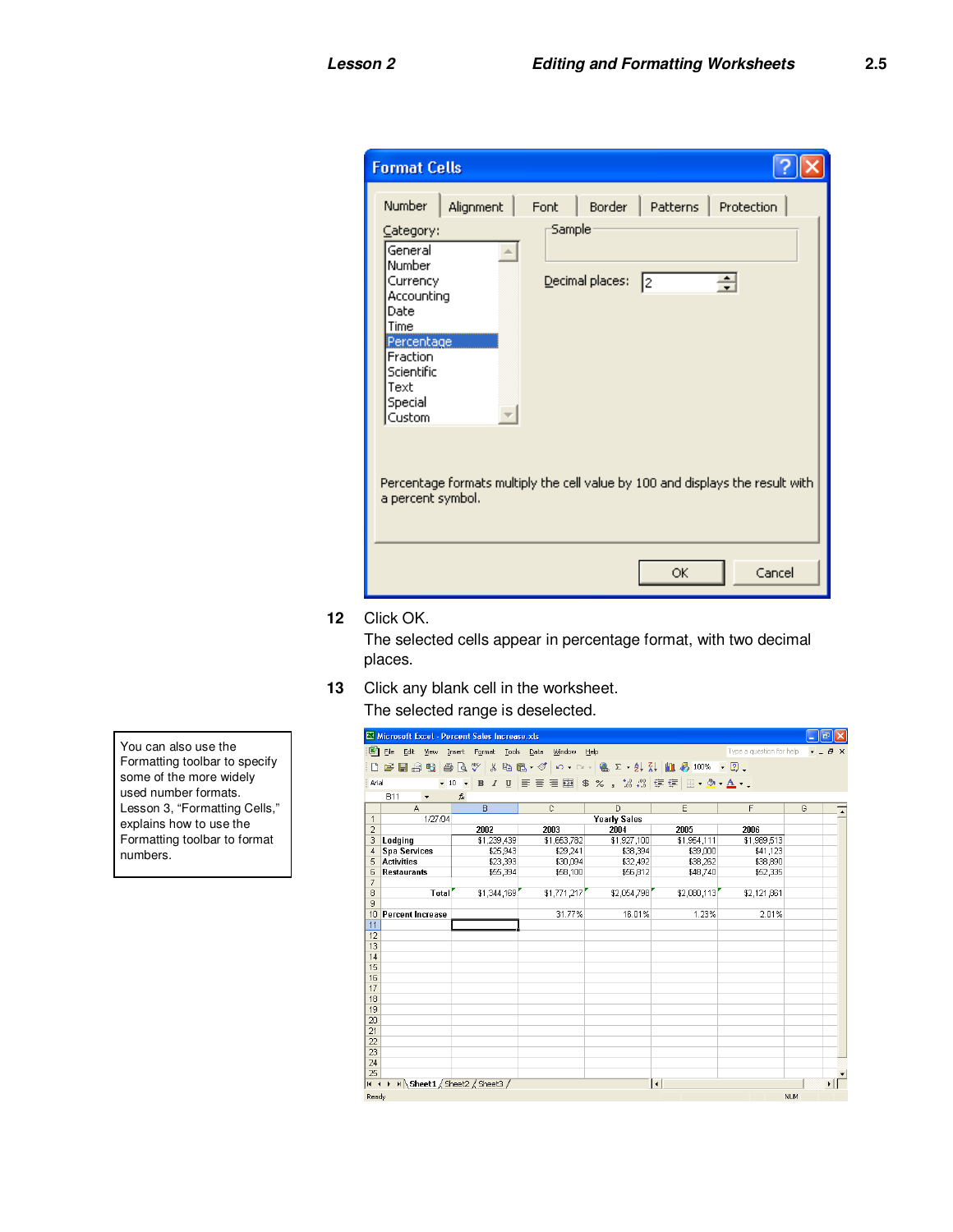- **14** On the File menu, click Save.
- **15** Close this file but leave Excel open for the next exercise.

### Adjusting the Size of Rows and Columns

Although a cell entry can include up to 32,000 characters, the default **column**  width is only 8.43 characters. For some number formats, if you enter a value that won't fit within the default column width, the number "spills over" into the next column. For other number formats, a number that won't fit within a column is displayed as a series of pound signs (######), indicating that the number is too long for the current column width. For example, when the bookkeeper for Adventure Works enters the total sales amount for the year in currency format, the number appears in the cell as a series of pound signs because the total, \$12,400,450, is 11 characters wide—too large to fit within the default column width of 8.43 characters. When a number appears as a series of pound symbols, it doesn't affect the value that is stored internally; you can view any of these entries by widening the column so that entries appear in full and as entered.

On the other hand, there will be times when the default column width is wider than you need it to be. For instance, the bookkeeper at Adventure Works creates a column that stores only Yes or No entries for each sales amount, indicating whether the actual sales amount met or exceeded the projected amount. In this case, the column width doesn't need to be 8.43 characters three or four characters would probably be wide enough. By reducing the width of the column, you can view more columns on your screen at a time.

Excel provides multiple methods for adjusting column width. You can use the Column Width dialog box (available on the Format menu) to enter the character width that you want. You can also drag the right edge of the column selector to the right or to the left to increase or decrease the column width. When you position the mouse pointer on the right edge of a column selector, a resize pointer appears, indicating that you can resize the column width. When you position the mouse pointer on the right edge of a column selector, a resize pointer appears, indicating that you can resize the column.

| G. | ┪<br> |  |
|----|-------|--|
|    |       |  |
|    |       |  |
|    |       |  |

For instance, if you click the right edge of the column selector for column H and drag the selector to the right, the column will be widened as you drag. The width of the column in characters and pixels will appear in a yellow ScreenTip above the column selector as you drag. Similarly, if you drag the column selector to the left, the column will be narrowed as you drag.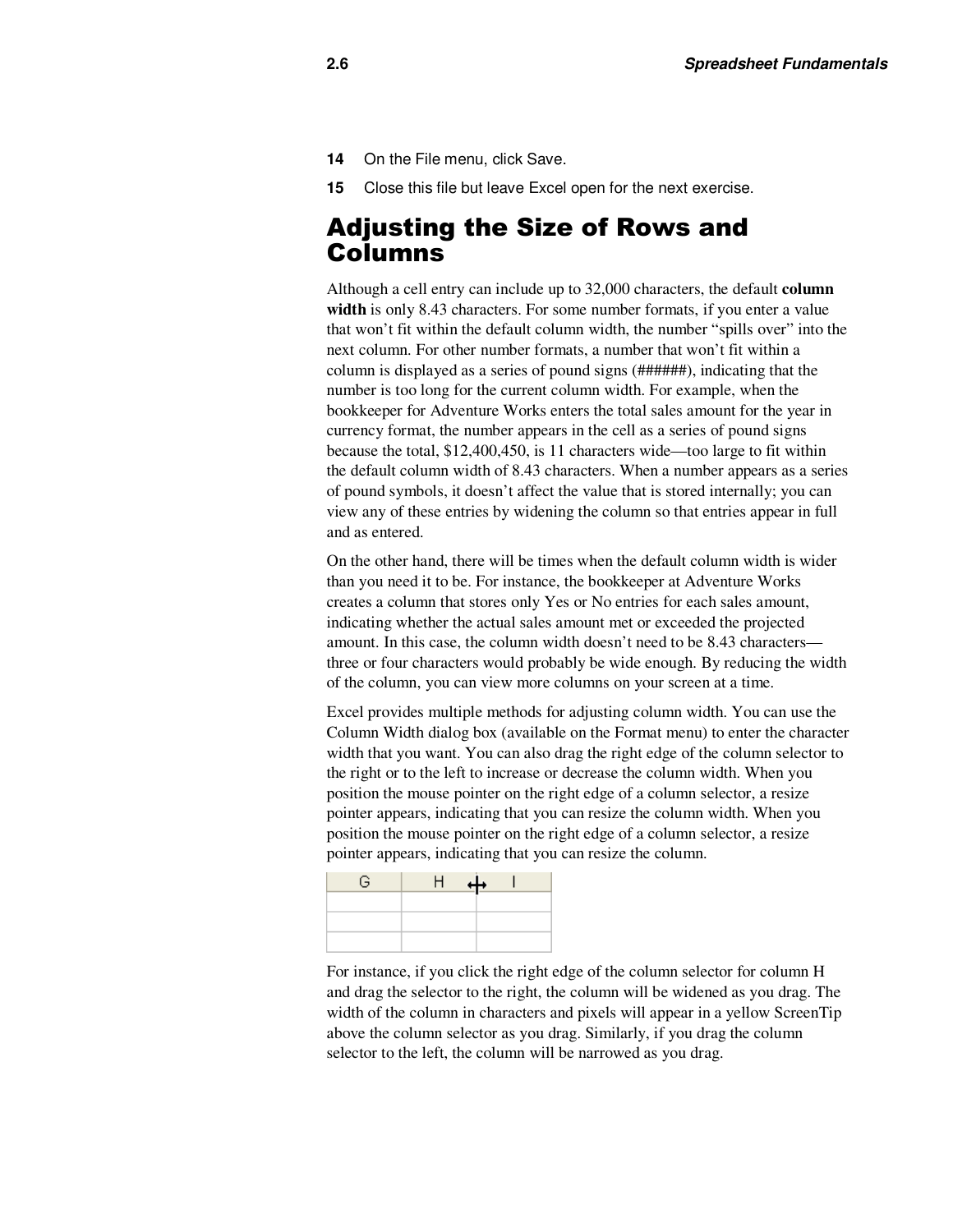You can also click AutoFit Selection (on the Column submenu on the Format menu) to adjust the column width to accommodate the entry in the active cell or the longest entry in a selected range.

As a third alternative, you can have Excel automatically adjust a column to fit the longest entry in the column by double-clicking the right edge of a column selector.

You can also adjust the **row height** for a particular row by using the same basic methods. That is, you can use the Row Height dialog box (also available from the Format menu) to specify the height of a row in **points**. One point is equal to 1/72 inch. So a row height of 12 points (the default row height) is equal to 1/6 inch. You can also change the height of a row by clicking the bottom of the row selector and dragging it up or down.

|                                                                  | B |
|------------------------------------------------------------------|---|
|                                                                  |   |
|                                                                  |   |
| $\frac{2}{3}$<br>$\frac{3}{4}$<br>$\frac{6}{5}$<br>$\frac{6}{7}$ |   |
|                                                                  |   |
|                                                                  |   |
|                                                                  |   |
|                                                                  |   |

You might want to adjust row height to accommodate larger characters, such as a worksheet title or row headings that appear in larger type. However, it is much more common to adjust column width to account for lengthy or short labels or numbers.

In this exercise, you resize columns and rows. For this exercise, the width of columns in the practice file has been preset to 15 characters.

- **1** On the Standard toolbar, click the Open button. The Open dialog box appears. The Lesson02 folder in the Spreadsheet Fundamentals Practice folder should be displayed.
- **2** Click the Five Year Sales02 workbook and click Open. The file opens.
- **3** Select the range B4:F4. On the Format menu, point to Column, and then click Width.

The Column Width dialog box appears, showing the current column width.

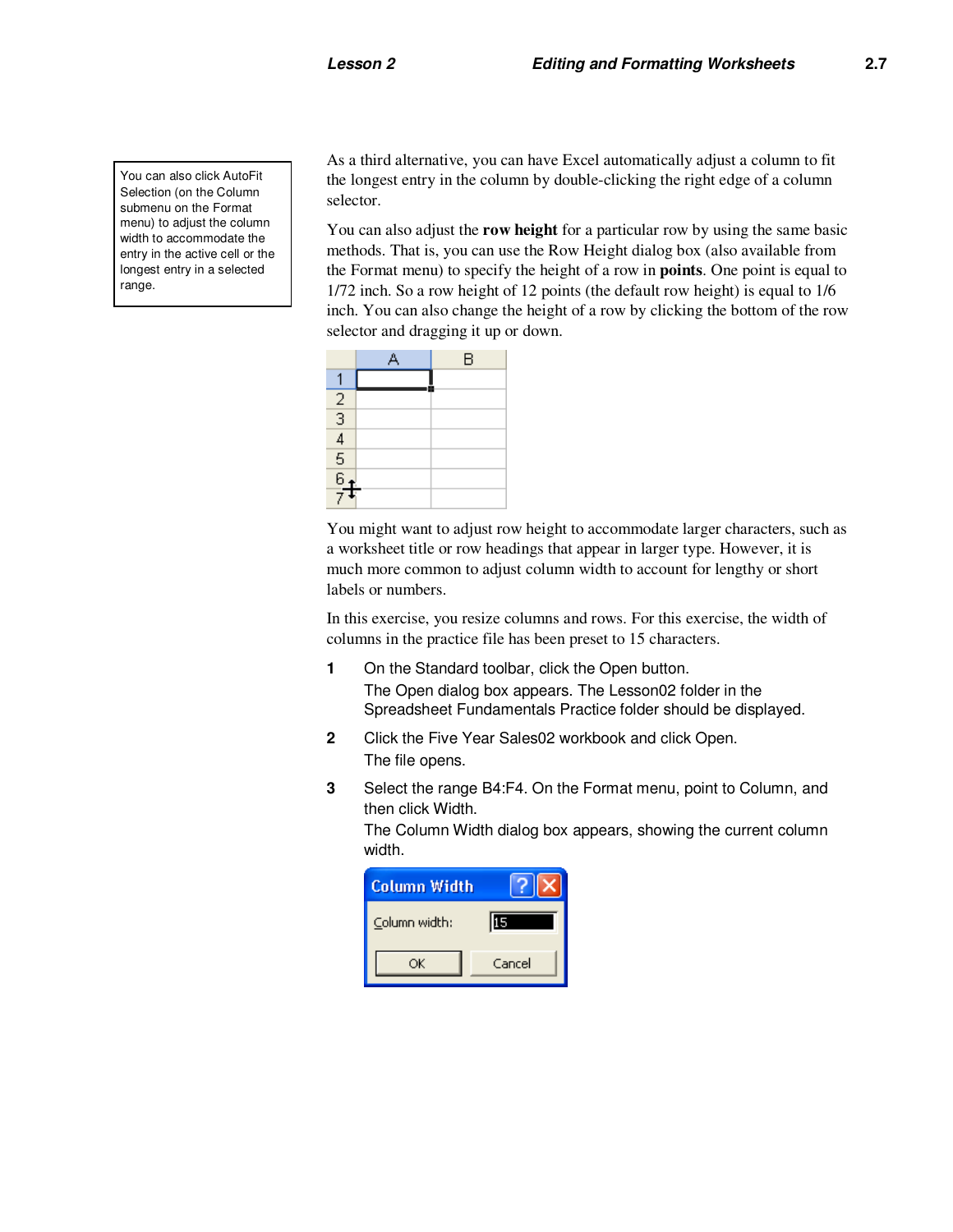**4** Type **13** in the Column Width text box, and click OK. The width of columns B through F decreases from 15 characters to 13 characters.

| 2002        | 2003        | 2004        | 2005         | 2006        |
|-------------|-------------|-------------|--------------|-------------|
| \$1,239,439 | \$1,653,782 | \$1,927,100 | \$1,954,111  | \$1,989,513 |
| \$25,943    | \$29,241    | \$38,394    | \$39,000     | \$41,123    |
| \$23,393    | \$30,094    | \$32,492    | \$38,262     | \$38,890    |
| \$55,394    | \$58,100    | \$56,812    | \$48,740     | \$52,335    |
|             |             |             |              |             |
| \$1,344,169 | \$1,771,217 | \$2,054,798 | \$2,080,113] | \$2,121,861 |

To specify a standard width for all columns in a workbook, on the Format menu, point to Column, and click Standard Width. Type the desired width, and click OK.

**5** Click any cell.

The range B4:F4 is no longer selected.

- **6** Point to the bottom of the row selector for row 2. The mouse pointer changes to a double-headed arrow—the resize pointer.
- **7** Drag the row selector down until the row has a height of about 20.25 points (27 pixels, or screen picture elements). The height of row 2 increases.

|                | А                   | в           | Ċ           |                     | E           |             |
|----------------|---------------------|-------------|-------------|---------------------|-------------|-------------|
| $\mathbf{1}$   |                     |             |             | <b>Yearly Sales</b> |             |             |
| $\overline{2}$ |                     | 2002        | 2003        | 2004                | 2005        | 2006        |
| 3              | Lodging             | \$1,239,439 | \$1,653,782 | \$1,927,100         | \$1,954,111 | \$1,989,513 |
| 4              | <b>Spa Services</b> | \$25,943    | \$29,241    | \$38,394            | \$39,000    | \$41,123    |
| 5.             | <b>Activities</b>   | \$23,393    | \$30,094    | \$32,492            | \$38,262    | \$38,890    |
| 6              | <b>Restaurants</b>  | \$55,394    | \$58,100    | \$56,812            | \$48,740    | \$52,335    |
| 7              |                     |             |             |                     |             |             |
| 8              | Total               | \$1,344,169 | \$1,771,217 | \$2,054,798         | \$2,080,113 | \$2,121,861 |

- **8** Point to the right edge of the column selector for column D. The mouse pointer changes to a double-headed arrow.
- **9** Double-click the right edge of the column selector for column D. The width of column D decreases to better fit the column contents.

|                | А                   | B           | С                       | D                       | E           | F           |
|----------------|---------------------|-------------|-------------------------|-------------------------|-------------|-------------|
|                |                     |             |                         | Yearly Sales            |             |             |
| $\overline{2}$ |                     | 2002        | 2003                    | 2004                    | 2005        | 2006        |
| з              | Lodging             | \$1,239,439 | \$1,653,782 \$1,927,100 |                         | \$1,954,111 | \$1,989,513 |
|                | <b>Spa Services</b> | \$25,943    | \$29.241                | \$38,394                | \$39,000    | \$41,123    |
| 5.             | <b>Activities</b>   | \$23,393    | \$30,094                | \$32,492                | \$38,262    | \$38,890    |
| F.             | <b>Restaurants</b>  | \$55,394    | \$58,100                | \$56,812                | \$48,740    | \$52,335    |
|                |                     |             |                         |                         |             |             |
| 8              | Total               | \$1,344,169 |                         | \$1,771,217 \$2,054,798 | \$2,080,113 | \$2,121,861 |

Keep this file open for the next exercise.

### Aligning Cell Contents

In addition to formatting numbers, you can also change the way they align relative to the edges of cells. You can change the horizontal alignment of selected cells to the left, right, or center. Text entries are normally leftaligned horizontally in a cell, meaning the first character in the cell appears next to the left edge of the cell. Numeric entries are normally right-aligned, meaning the last character in the cell appears next to the right edge of the cell.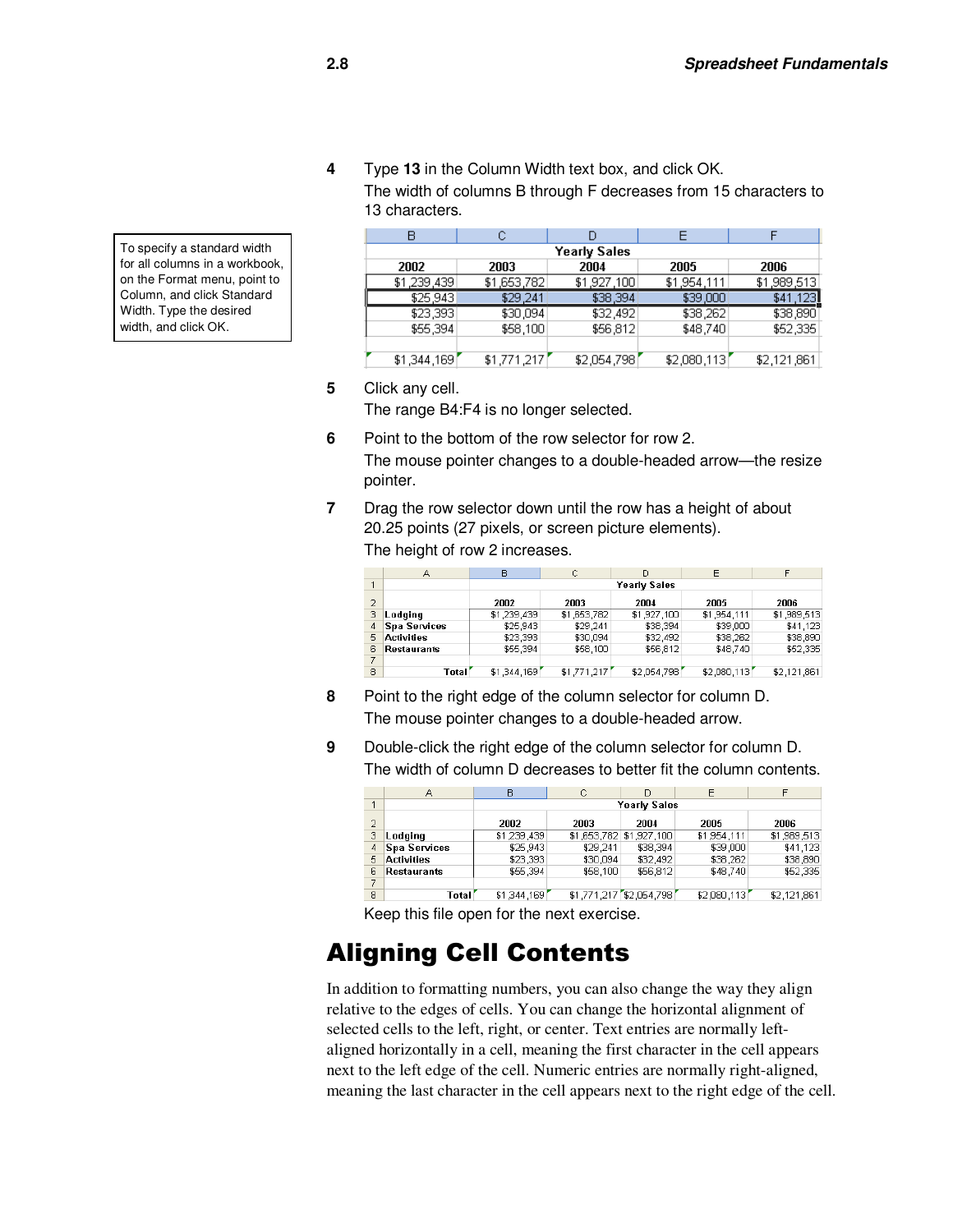In a center-aligned cell, the characters in the cell are centered evenly between the left and right edges of the cell. Normally right alignment works best for numbers because all of the numbers in a column are aligned under the same digit positions, as shown below:

1,400,342

842

1,952

However, you might want to left-align or center-align numbers to achieve a different effect. For instance, you might want to left-align dates because the digit position of dates is generally not important. Or you might want to centeralign numbers to achieve a stylized look. For example, the sales manager at Adventure Works tracks sales for different categories (room charges, gift shop sales, horse stable rentals, kennel charges, and so on) and creates a column that provides a ranking (based on which category has the most sales) for each category. A center-aligned effect can enhance the appearance of the column, as shown below:

Ranking

```
 12 
         4 
         32 
7
```
You can also change the vertical alignment of cell contents—that is, the way in which a cell entry is positioned between the top and bottom edges of the cell. The default alignment for text and numbers is bottom, which means characters are placed just above the bottom edge of the cell. You can also change the vertical alignment of cells to bottom, top, or center. Center alignment often looks good when you want to increase the height of a row to call attention to labels or values stored in the row, but keep the entries centered between the top and bottom of the row.

In this exercise, you align cell contents horizontally and vertically, and you use the Undo and Redo buttons to see how changes can be undone and reapplied as desired.

- **1** Select the range B3:B6.
- **2** On the Format menu, click Cells. The Format Cells dialog box appears, as shown on in the illustration on the following page.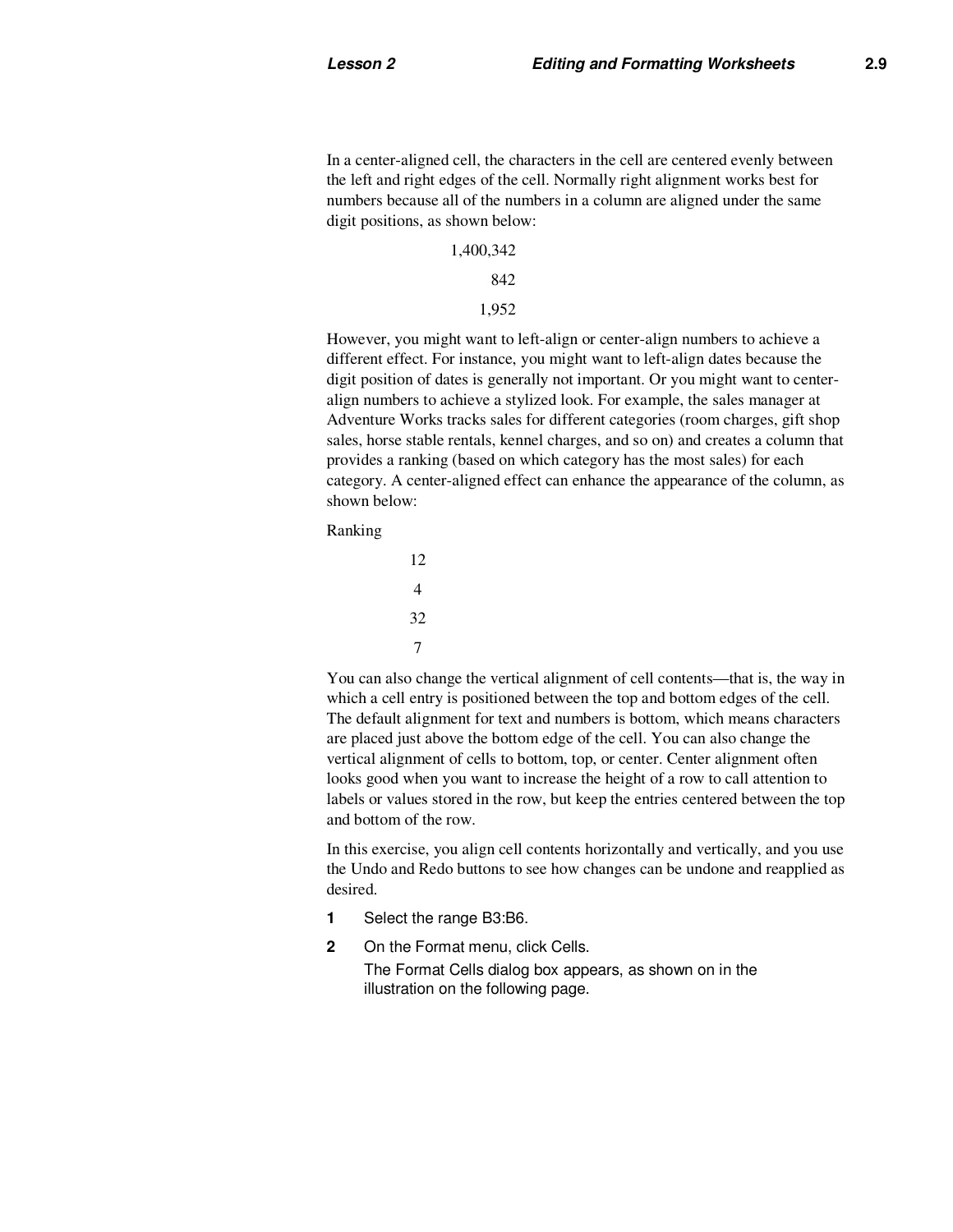**3** Click the Alignment tab.

The Alignment tab appears.

| <b>Format Cells</b>                  |                    |                                |
|--------------------------------------|--------------------|--------------------------------|
| Alignment<br>Number<br>Font          |                    | Border   Patterns   Protection |
| Text alignment<br>Horizontal:        |                    | Orientation                    |
| General<br>Vertical:                 | Indent:<br>÷<br>Iо | т<br>e<br>Text                 |
| Bottom<br>$\Box$ Justify distributed |                    | X<br>ŧ                         |
| Text control<br>Wrap text            |                    |                                |
| Shrink to fit<br>Merge cells         |                    | Degrees<br>Iо                  |
| Right-to-left                        |                    |                                |
| Text direction:<br>Context           |                    |                                |
|                                      |                    | Cancel<br>OK                   |

- **4** Click the Horizontal down arrow, and click Left (Indent) in the list.
- **5** Click the Vertical down arrow, and view the list choices. Choices on the Vertical list let you align the data up and down inside the cell. Vertical alignment becomes more apparent if your rows are significantly taller than the data they contain.
- **6** Click the Vertical down arrow again to close the list without changing the vertical alignment.
- **7** Click OK.
	- Excel left-aligns the contents of the selected cells.
- **8** On the Standard toolbar, click the Undo button. Excel returns the cells to their previous formatting.
- **9** On the Standard toolbar, click the Redo button. Excel reapplies the cell formatting.
- **10** On the Standard toolbar, click the Undo button. Excel undoes the cell formatting again. Keep this file open for the next exercise.

If you save a workbook, you can no longer undo or redo changes. If you think you might want to undo or redo a particular action, don't save changes to the workbook until you are satisfied with the results.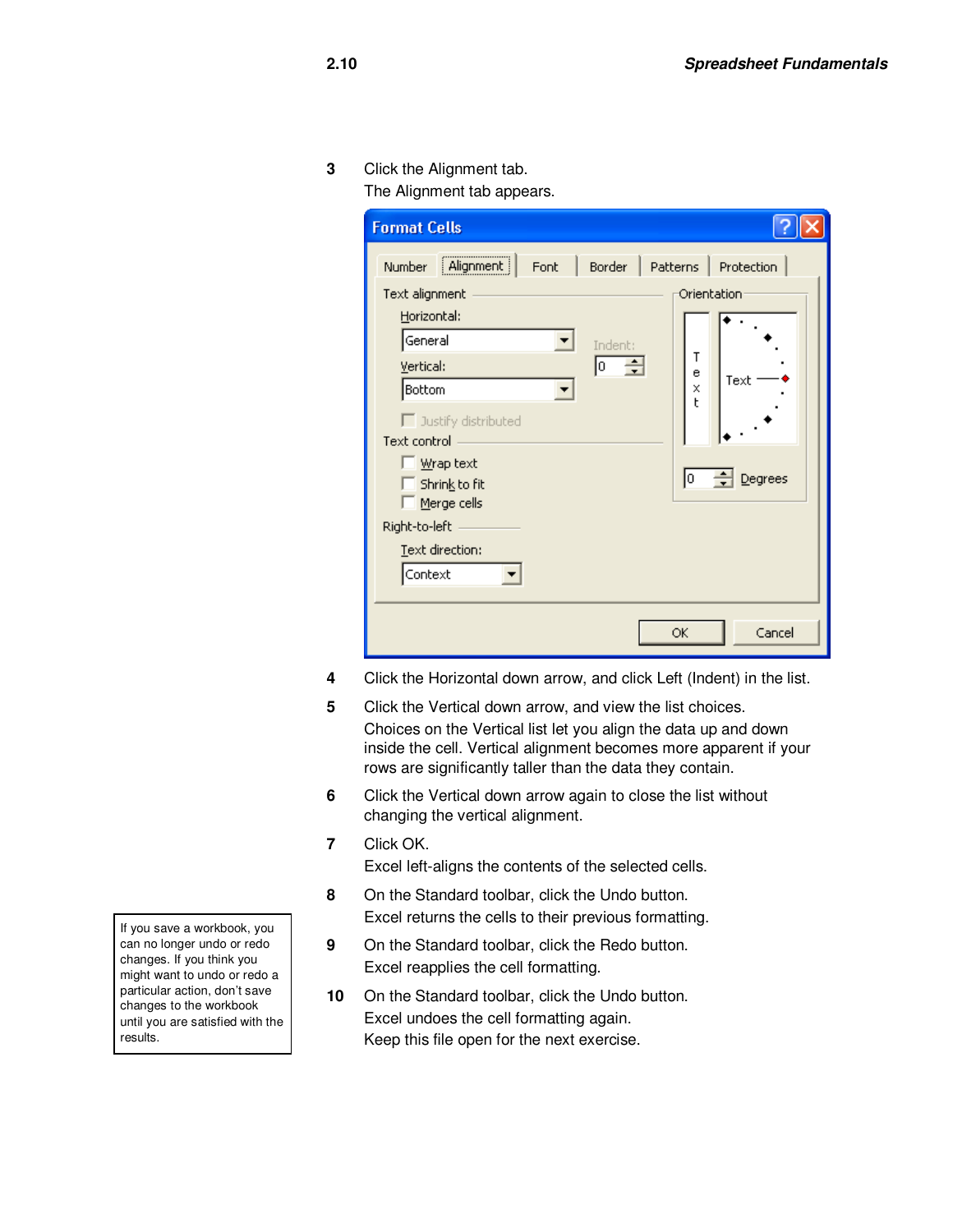### Creating and Applying Conditional Formats

You can control how data appears in Excel worksheets by applying **conditional formats**, which are rules you create to determine how data appears depending on the value of the cell. For example, you can apply a conditional format for cells so that any numeric entry below 50 appears in red. Why might you do this? Suppose the inventory manager at Adventure Works has created a worksheet that contains inventory information for guest items in stock (such as soap, towels, and washcloths). One column contains a Stock On Hand quantity. If the quantity for a particular stock item falls below 50, it is time to reorder the product. By formatting numbers below 50 so that they appear in red, it is easier for the inventory manager to identify when a particular item needs to be reordered.

In this exercise, you apply conditional formatting to a range so that sales figures that equal or exceed \$50,000 appear in green and in bold type.

- **1** Select cells B3:F6.
- **2** On the Format menu, click Conditional Formatting. The Conditional Formatting dialog box appears.

| <b>Conditional Formatting</b>                       |                          |        |
|-----------------------------------------------------|--------------------------|--------|
| Condition 1-<br>Cell Value Is v<br>between          | and                      |        |
| Preview of format to use<br>when condition is true: | No Format Set            | Format |
| $\bigcirc$                                          | $Add$ >><br>Delete<br>OK | Cancel |

**3** Click the Format button.

The Format Cells dialog box appears, as shown in the illustration on the following page.

Lines that form bold type are thicker than those that form normal type. You'll learn about formatting text in cells in Lesson 3, "Formatting Cells."

If the Office Assistant appears, asking if you want help with this feature, click No, Don't Provide Help Now.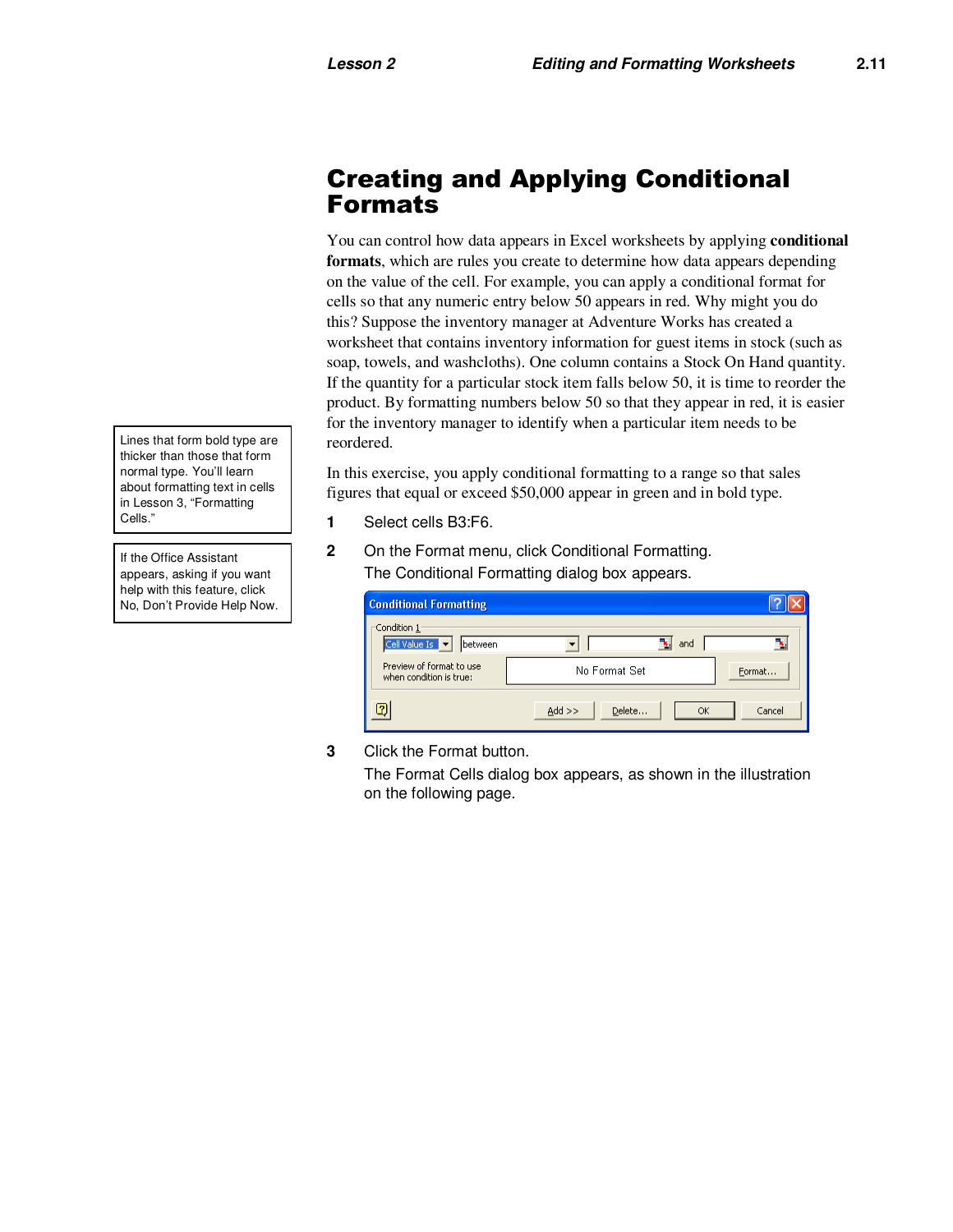| <b>Format Cells</b>                                                                               |                                                       |
|---------------------------------------------------------------------------------------------------|-------------------------------------------------------|
| Font<br>Border   Patterns                                                                         |                                                       |
| Font:                                                                                             | Font style:<br>Size:                                  |
| The Agency FB<br>$\mathbf{\Psi}$ Algerian<br>$\mathbf{\Psi}$ Arial<br>$\mathbf{\Psi}$ Arial Black | Regular<br>Italic<br>Bold<br>10<br><b>Bold Italic</b> |
| Underline:                                                                                        | Color:                                                |
| Effects<br><b>▽ Strikethrough</b><br>$\Box$ Superscript<br>$\Gamma$ Subscript                     | Preview<br>AaBbCcYyZz                                 |
| For Conditional Formatting you can set Font Style,<br>Underline, Color, and Strikethrough.        | Clear                                                 |
|                                                                                                   | Cancel<br>OK                                          |

- **4** Click the Color down arrow, click the Green square (second row, fourth color), click Bold in the Font style list, and then click OK. The Conditional Formatting dialog box reappears.
- **5** Click the between down arrow, click greater than or equal to, and then click in the text box on the far right side of the dialog box.
- **6** Type **50000**, and click OK. The minimum value for the condition is set, and the dialog box closes. Any cells in the selected range that meet the conditions now appear in bold, green type.
- **7** On the Standard toolbar, click the Save button. The workbook is saved with the current name.
- **8** On the File menu, click Close. The workbook closes. Leave Excel open for the next exercise.

### Finding and Replacing Cell Contents and Formats

In a large worksheet, the content of some rows or columns might not fit on one screen. If you want to locate a particular item of data that isn't immediately visible, you can scan the worksheet visually to look for the item. With Excel, though, there's a much easier way. You can use the Find tab of the Find and Replace dialog box to enter the text or number that you want to find, and Excel will then locate the first occurrence of this search **string**. A string is any

Click any cell in the worksheet to deselect the range of cells and see the conditional formatting more clearly.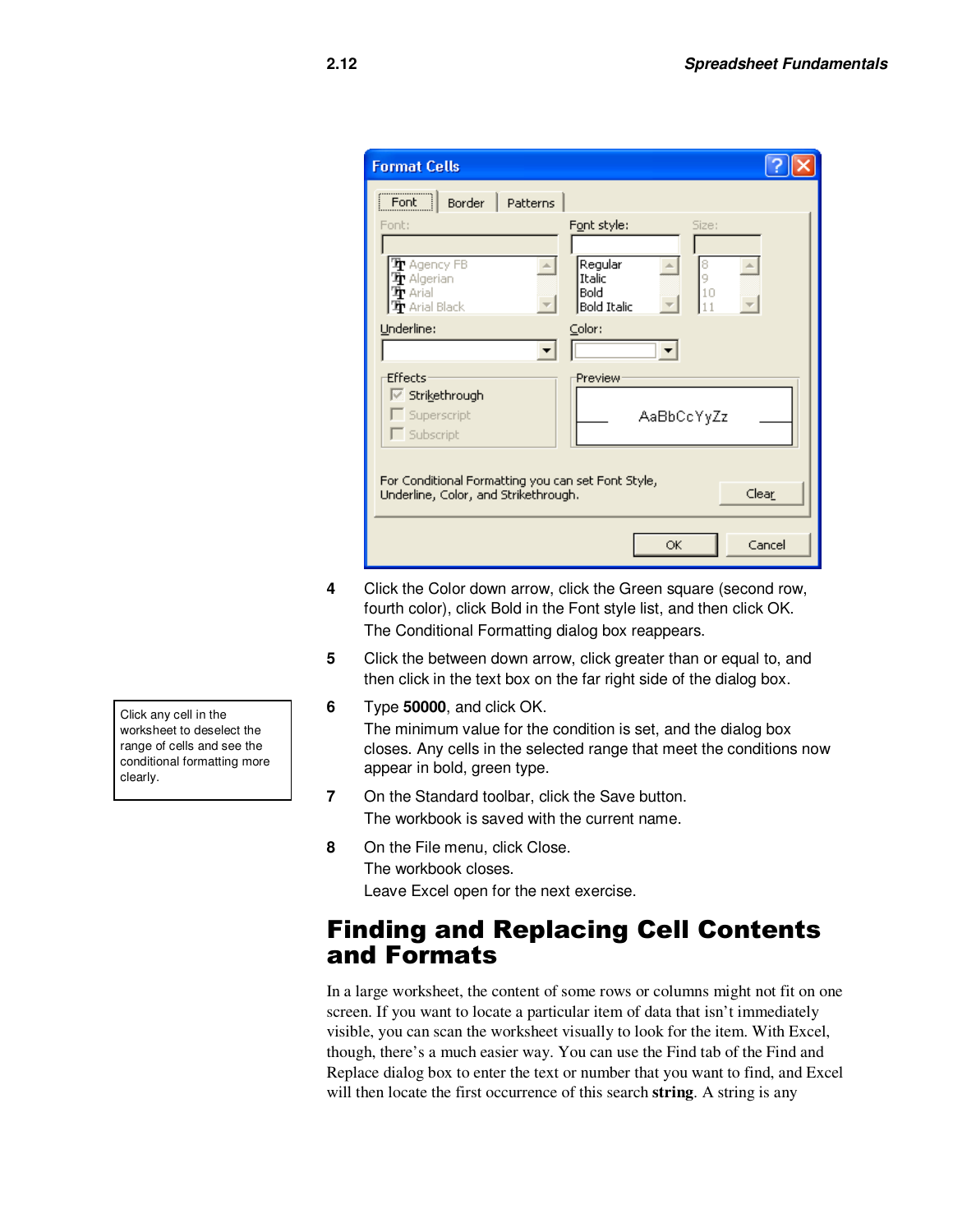sequence of letters or numbers that you type. If the first entry that Excel finds isn't the one you want, you can instruct Excel to find the next entry.

When you edit worksheets, you might need to find a certain character string within the worksheet and replace it with a different character string. For example, the sales manager at Adventure Works wants to change the Rental workbook so that all prices that end with *.95* as the decimal amount are changed to *.99*. (For example, an item that currently rents for \$4.95 per hour would now cost \$4.99 per hour.) The change won't appreciably increase rental costs for visitors, but over time it can significantly increase the total revenue from rentals.

You can quickly find and replace all occurrences of a character string in a worksheet using the Replace tab of the Find and Replace dialog box. As shown in the following illustration, the Find and Replace dialog box provides four major buttons—Replace All, Replace, Find All, and Find Next.

| <b>Find and Replace</b> |                                         |            |
|-------------------------|-----------------------------------------|------------|
| Replace<br>Find         |                                         |            |
| Find what:              |                                         |            |
| Replace with:           |                                         | Options >> |
|                         |                                         |            |
| Replace All             | <b>Eind Next</b><br>Find All<br>Replace | Close      |

As we've discussed briefly, you can use a distinctive text format to identify data you may need to change later or which you want to highlight. If you have done this, you could then use the Find Format dialog box, accessible through the Find and Replace dialog box to seek out those specific formats.

In this exercise, you find a word in a worksheet, find and replace the first occurrence of a search string, and then replace every occurrence of a string in the worksheet with a different string.

- **1** On the Standard toolbar, click the Open button. The Open dialog box appears. The Lesson02 folder in the Spreadsheet Fundamentals Practice folder should be displayed.
- **2** Click the Rentals workbook and click Open. The file opens.

It does not matter which cell is currently the active cell. If you don't select a range of cells, Excel will search the entire worksheet.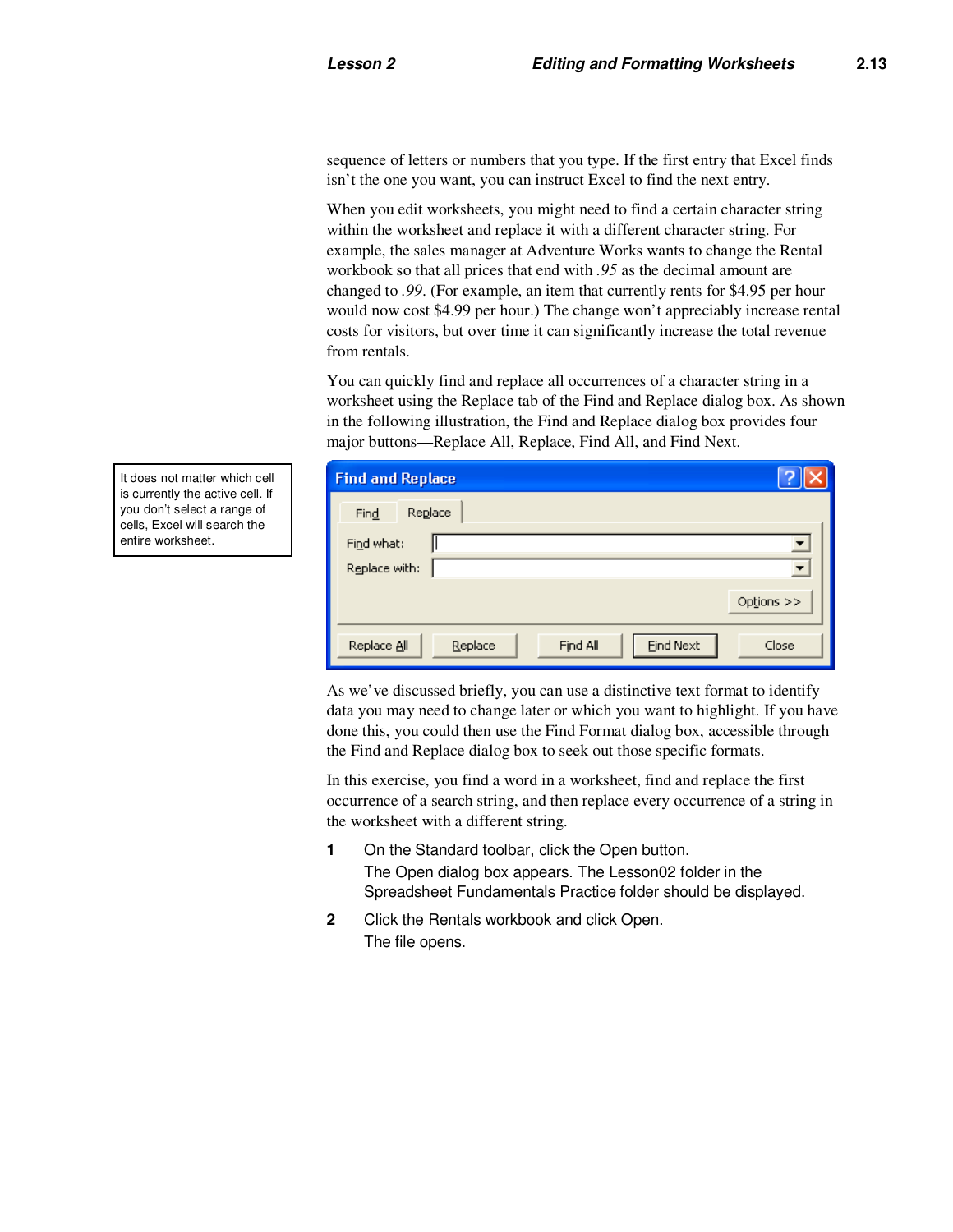**3** On the Edit menu, click Find.

The Find and Replace dialog box appears.

**4** Click the Options button, if necessary, to expand the dialog box.

| <b>Find and Replace</b> |                                       |
|-------------------------|---------------------------------------|
| Find<br>Replace         |                                       |
| Find what:              | No Format Set<br>Format               |
|                         |                                       |
| Sheet<br>Within:        | Match case                            |
| Search:<br>By Rows      | Match entire cell contents            |
| Look in:<br>Formulas    | Options <<                            |
|                         |                                       |
|                         | <b>Find Next</b><br>Find All<br>Close |

**5** In the Find what text box, type **Ski**. The character string that you want Excel to locate is entered.

- **6** Click the Search down arrow and, if necessary, click By Rows. Excel will search across successive rows, rather than down successive columns.
- **7** Click the Look in down arrow, and click Values. Excel will search cells for values rather than formulas.

## important

If you are searching for a value—either text or numeric—rather than a formula, make sure you click Values in the Look in box. If Formulas is currently selected in the Look in box and you want to find a value, the search will not locate any matches.

If you can't see the search results in the worksheet, drag the title bar of the Find and Replace dialog box to move the dialog box out of the way.

**8** Click Find Next.

Excel selects the cell that contains the first occurrence of Ski.

- **9** Click Find Next. Excel selects the cell that contains the next occurrence of Ski.
- **10** In the Find and Replace dialog box, click the Replace tab.
- **11** In the Find what text box, replace Ski with **.95**, and press Tab. The search string that you want to locate is entered, and the insertion point is positioned in the Replace with text box.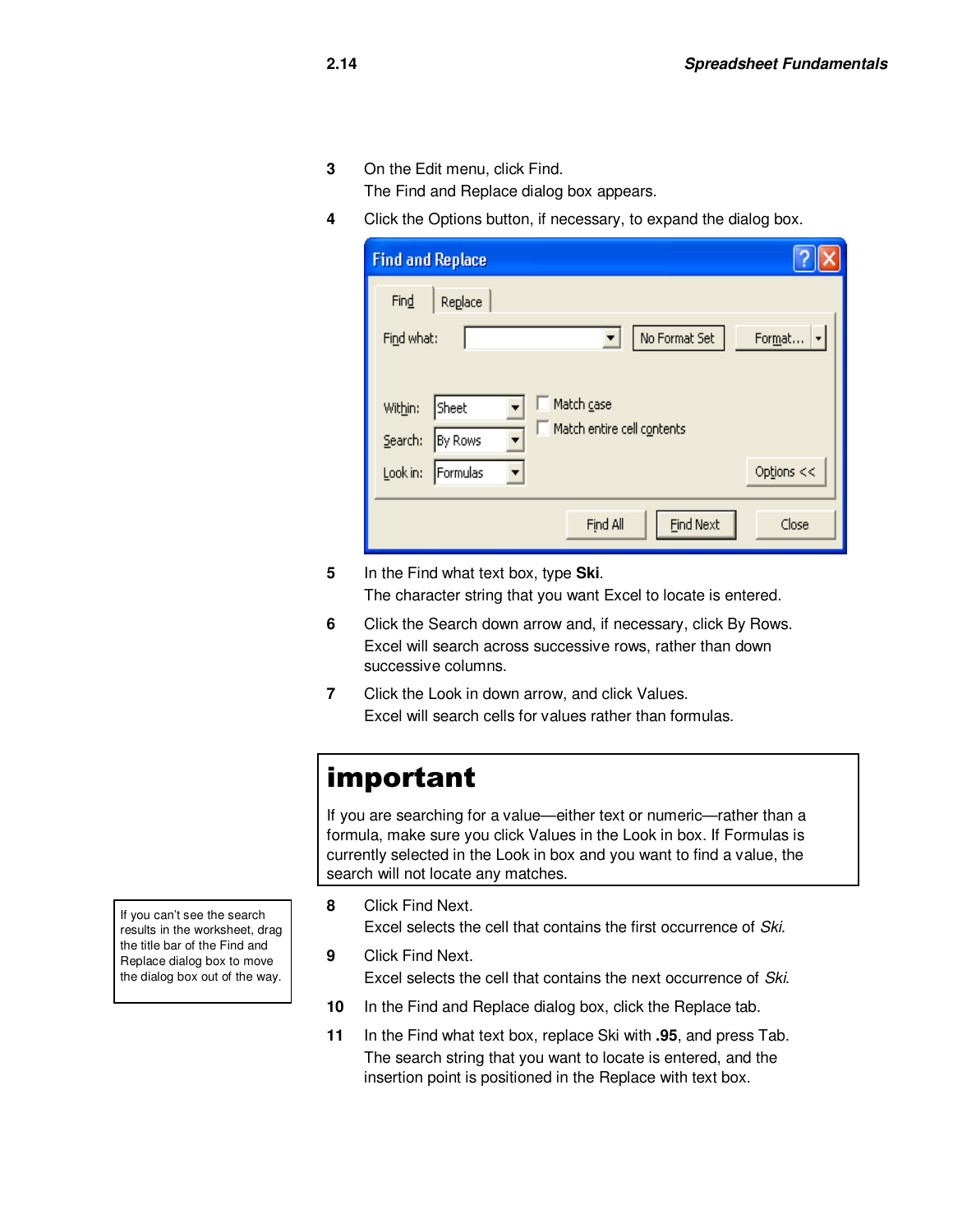- **12** In the Replace with text box, type **.99**. The contents of the Replace with text box will be used to replace occurrences of the specified search string.
- **13** Click the Search down arrow, and click By Columns. Excel will search down successive columns, rather than across successive rows.
- **14** Click Find Next. Excel locates the first occurrence of the search string .95.
- **15** Click Replace. Excel replaces the first occurrence of .95 with .99 and locates the next occurrence of the search string.
- **16** Click Replace All. Excel replaces all occurrences of .95 with .99—the values in the Price per Rental column.
- **17** Click OK to close the message box which tells you how many replacements were made.
- **18** Click Close. The Find and Replace dialog box is closed.
- **19** On the File menu, click Save As, type **Rentals 2,** and click Save. The workbook is saved with the new name. Keep this file open for the next exercise.

## tip

You might wonder why you can't just enter 95 as the search string and 99 as the replacement string—without including the decimal point. If you were to do this, Excel would replace any value in the worksheet that contained 95, rather than only those values that include the decimal point in front of 95. For example, if the quantity 95 appeared in any of the Rentals per Month columns, Excel would replace it with 99, which is not what you want. If you want to replace only the partial contents of a cell, as you do in this exercise, be as specific as possible in entering the search string; otherwise, Excel might make incorrect replacements. You can also narrow the focus of a search by selecting the Match case and Match entire cell contents check boxes. The Match case check box, when selected, requires that the text in cells match the uppercase and lowercase characters that you enter for the search string. Select the Match entire cell contents check box if you want to specify that the search string be the *only* contents in a cell for it to be considered a match.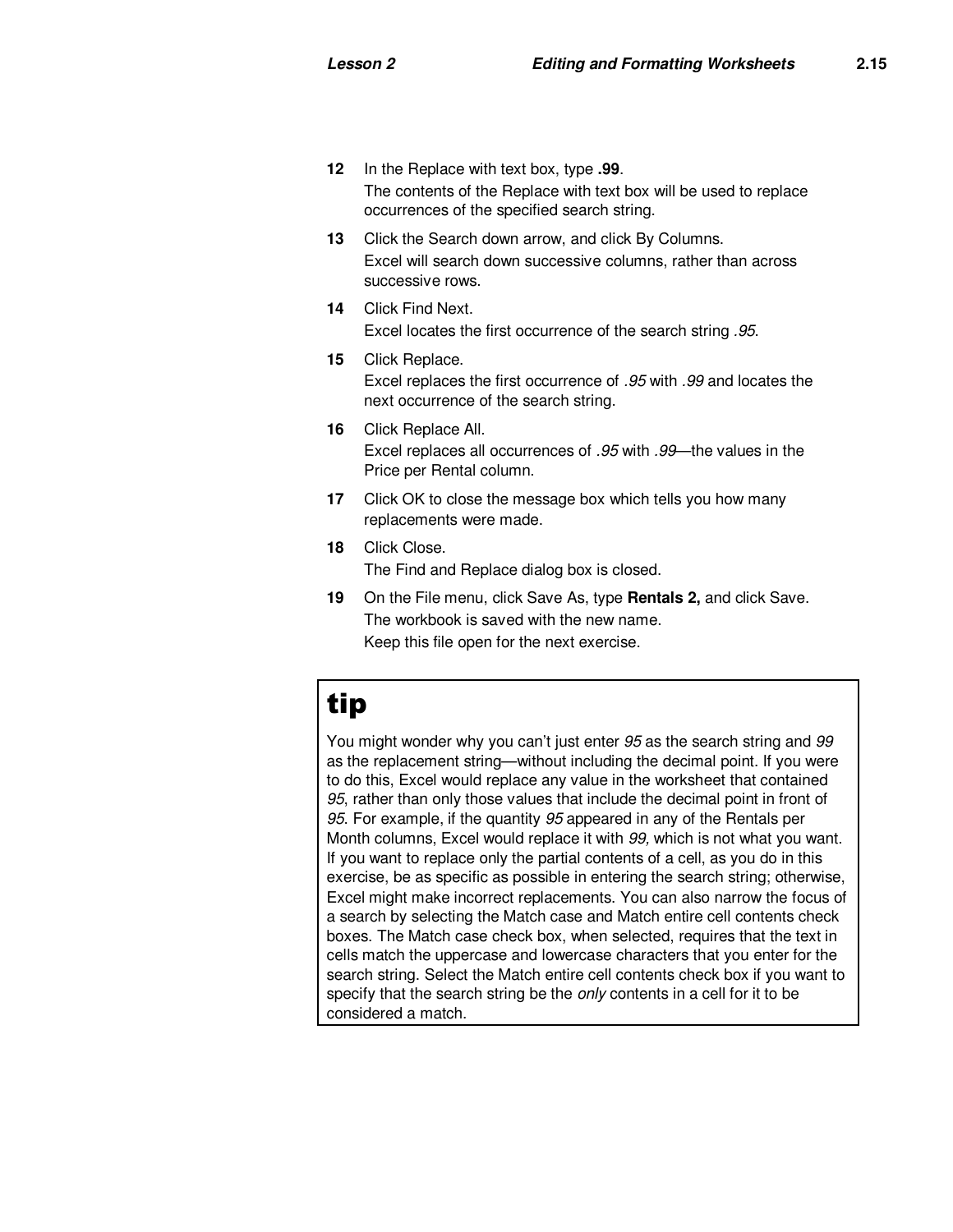#### Inserting and Deleting Cells, Rows, and Columns

After setting up a worksheet, you might find it necessary to insert a blank cell, column, or row to create space for entering additional information. For instance, if the sales manager wants to add new rental items in the Rentals worksheet, he needs to insert a new row for each new rental item. Alternatively, he might need to delete an existing cell, column, or row to eliminate unnecessary information. In the Rentals worksheet, column C is used to indicate whether each rental item is sold on a seasonal basis only. Because the only items that are seasonal are those for winter sports—skiing, snowshoeing, and snowmobiling—the sales manager feels this column is unnecessary and wants to delete it.

You can insert these items using the Insert menu, and you can delete them using the Edit menu. When you insert a cell or a range of cells into a worksheet, you either shift the existing cells in that row to the right or shift the existing cells in the column down. To insert one or more rows, begin by selecting the number of rows that you want to insert. You do this by clicking and dragging across at least one cell for each row that you want to add. The number of rows that you select are then inserted *above* the first row that you selected, as shown in the following illustrations.



In this example, cells in rows 5, 6, and 7 were selected, as shown in the illustration on the left. When the user clicked Rows on the Insert menu, Excel inserted three new rows—above the first selected row, as shown in the illustration on the right.

Inserting columns is similar. If you want to insert one or more columns, you begin by selecting the number of columns that you want to insert. You do this by clicking and dragging at least one cell for each column that you want to add. The number of columns that you select are then inserted to the *left* of the first column that you selected, as shown in the illustration on the following page.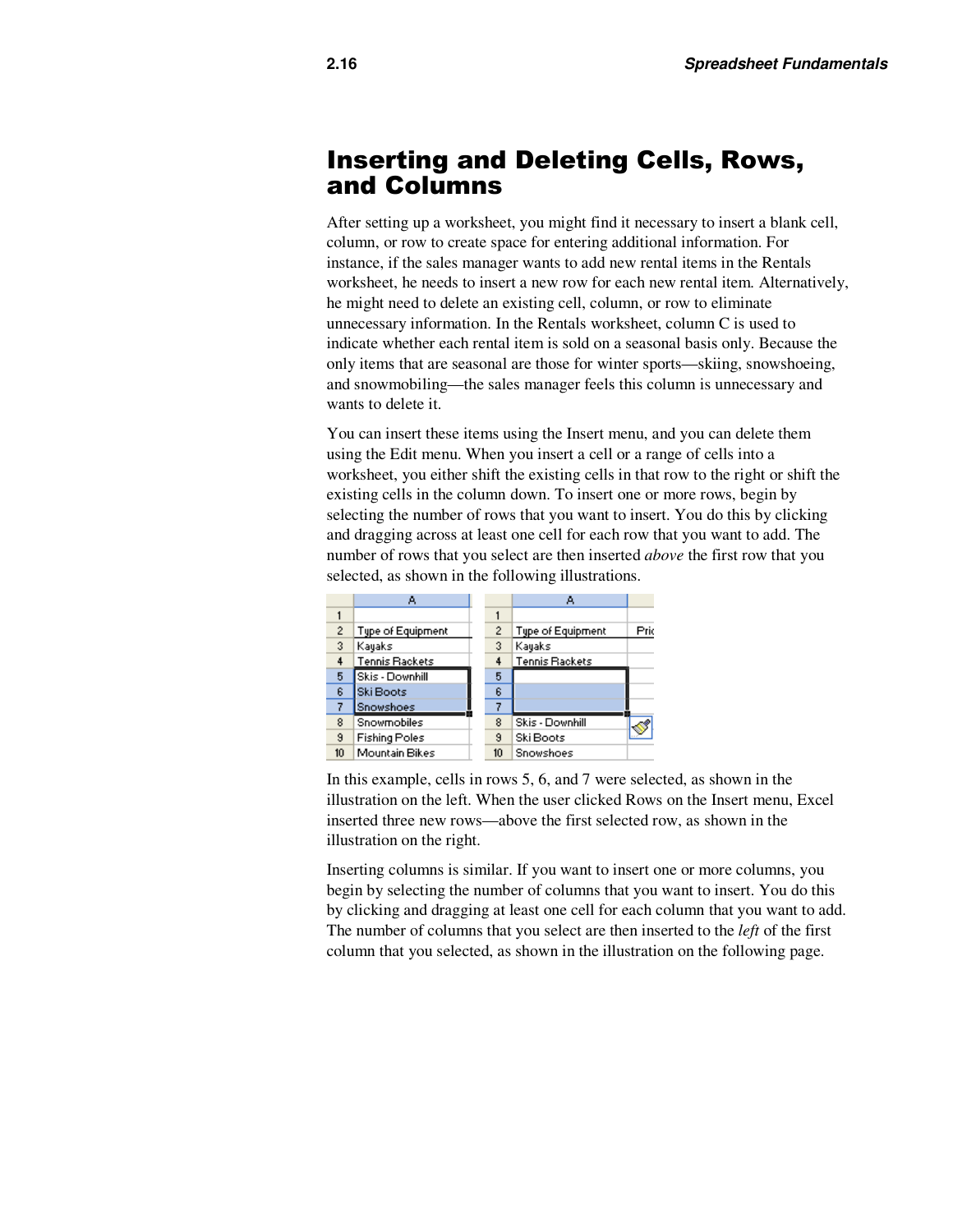| c      | D           |
|--------|-------------|
|        | Rentals per |
| Year   | Jan         |
| 57.00  | 0           |
| 214.00 | 0           |
| 341.00 | 85          |
| 260.00 | 68          |
| 103.00 | 32          |
| 32.00  | 6           |
| 88.00  | 3           |
| 266.00 | 0           |

In this example, cells in columns C and D were selected, as shown in the above illustration. When the user clicked Columns on the Insert menu, Excel inserted two new columns—to the left of the first selected column, as shown in the following illustration.

| c | Е      | F           |
|---|--------|-------------|
|   |        | Rentals per |
|   | Year   | Jan         |
|   | 57.00  |             |
|   | 214.00 | Ū           |
|   | 341.00 | 85          |
|   | 260.00 | 68          |
|   | 103.00 | 32          |
|   | 32.00  | 6           |
|   | 88.00  | 3           |
|   | 266.00 |             |

When you insert a row, column, or cell in a worksheet with existing formatting, the Insert Options button appears. Clicking the Insert Options button displays a list of choices you can make about how the inserted row or column should be formatted. These options are summarized in the following table.

| Option               | <b>Action</b>                                                                            |
|----------------------|------------------------------------------------------------------------------------------|
| Format Same as Above | Apply the format of the row above the inserted<br>row to the new row.                    |
| Format Same as Below | Apply the format of the row below the inserted<br>row to the new row.                    |
| Format Same as Left  | Apply the format of the column to the left of the<br>inserted column to the new column.  |
| Format Same as Right | Apply the format of the column to the right of<br>the inserted column to the new column. |
| Clear Formatting     | Apply the default format to the new row or<br>column.                                    |

In this exercise, you delete a column, insert cells (shifting the adjacent cells in the same row to the right), and insert rows.

**1** Click cell C3.

C3 is the active cell.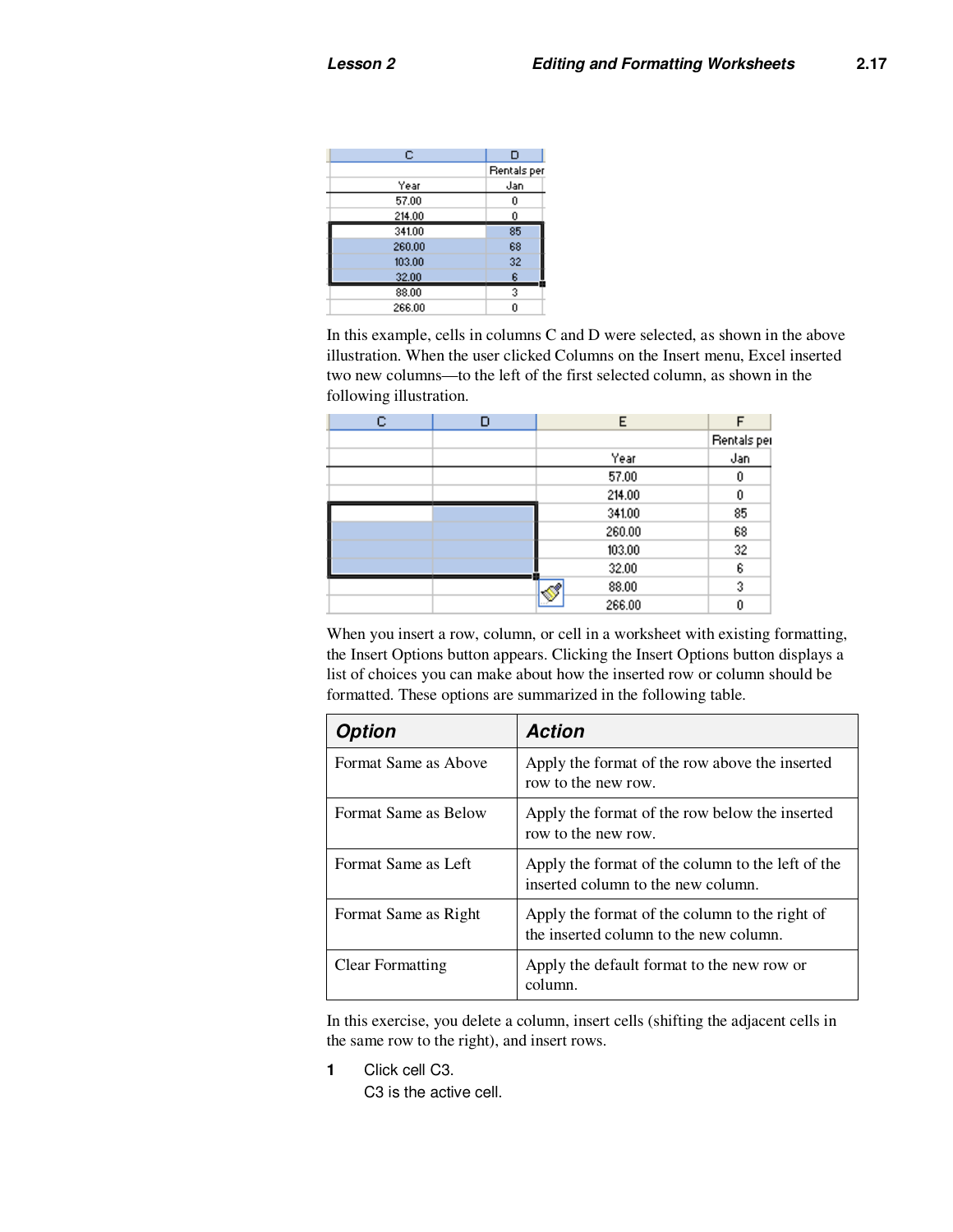You'll learn more about clearing cells in the next exercise.

- **2** On the Edit menu, point to Clear, and click Contents. The contents of the active cell are deleted, but the column is not removed.
- **3** On the Edit menu, click Delete. The Delete dialog box appears.

| <b>Delete</b>                                  |        |
|------------------------------------------------|--------|
| Delete<br>Shift cells left<br>6 Shift cells up |        |
| <b>C</b> Entire row<br>C Entire column         |        |
| ОK                                             | Cancel |

- **4** Click the Entire column option, and click OK. The Year column, along with all of its contents, is deleted.
- **5** Select C1:F1.

Four cells are selected.

**6** On the Insert menu, click Cells. The Insert dialog box appears.

| <b>Insert</b>                                   |        |  |  |  |  |  |  |
|-------------------------------------------------|--------|--|--|--|--|--|--|
| Insert<br>Shift cells right<br>Shift cells down |        |  |  |  |  |  |  |
| C Entire row<br>C Entire column                 |        |  |  |  |  |  |  |
| OК                                              | Cancel |  |  |  |  |  |  |

- **7** Click the Shift cells right option, and then click OK. Excel inserts four new cells and shifts the contents of existing cells (in the same row) to the right.
- **8** Select cells A10:A12. Three rows are selected.
- **9** On the Insert menu, click Rows. Excel inserts three rows above what was row 10 (now row 13). You now have room to add three new rental items.

It does not matter which column you use to select cells when you want to insert rows.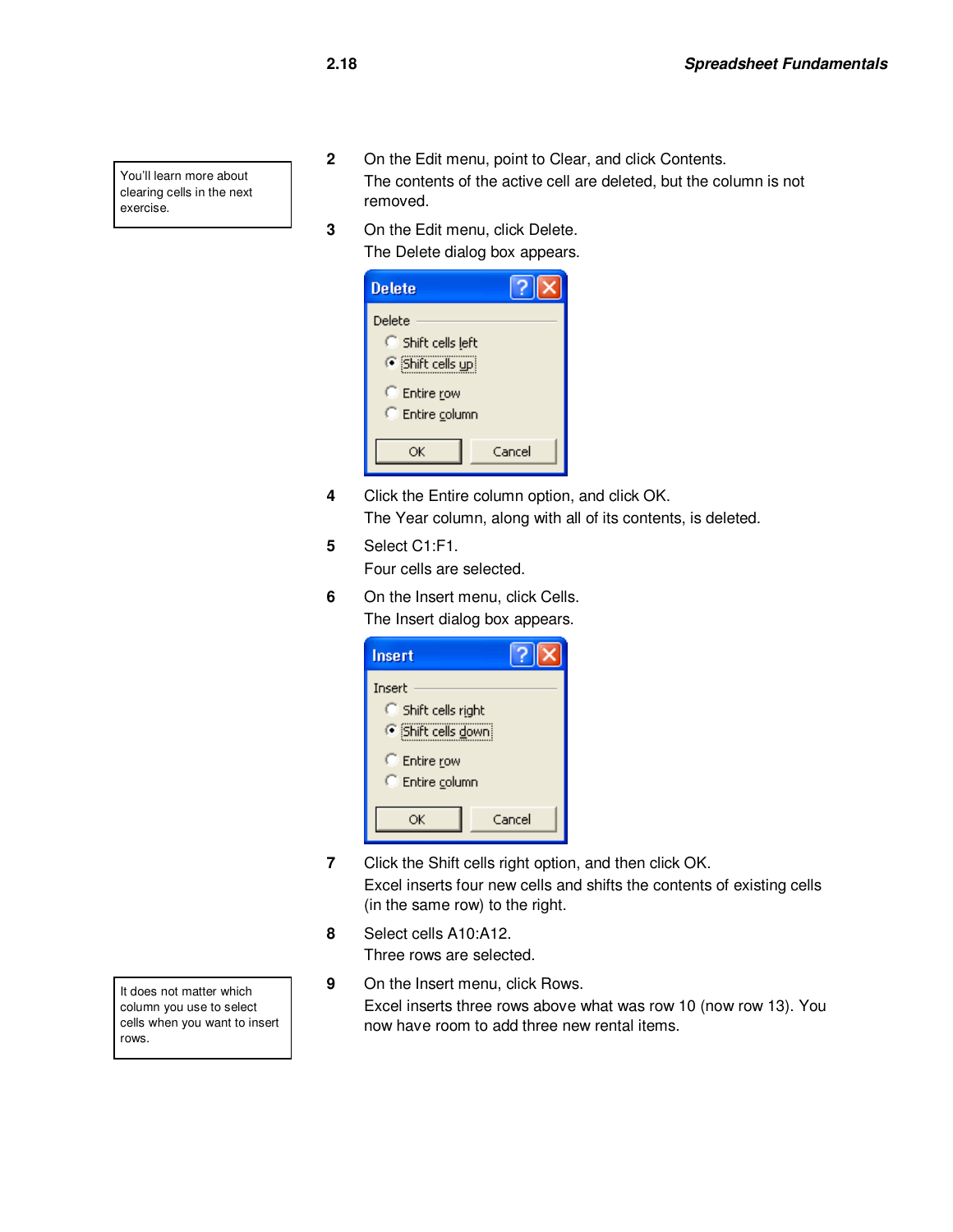|                | A                    | B                                 | c            | D                   | E              | F            | G                 | Н                   |     | J            | Κ                   | L                   | м              | N                |
|----------------|----------------------|-----------------------------------|--------------|---------------------|----------------|--------------|-------------------|---------------------|-----|--------------|---------------------|---------------------|----------------|------------------|
|                |                      |                                   |              |                     |                |              | Rentals per Month |                     |     |              |                     |                     |                |                  |
|                | Type of Equipment    | Price per Rental                  | Jan          | Feb                 | Mar            | Apr          | Mag               | Jun                 | Jul | Aug          | Sep                 | Oct                 | Nov            | Dec              |
|                | Kayaks               | 34.99                             | 0            | $\mathbf{0}$        | $\overline{c}$ | 4            | 5                 | 8                   | 18  | 12           | g.                  | $\overline{c}$      | 0              | 0                |
|                | Tennis Rackets       | 2.99                              | $\theta$     | $\theta$            | 16             | 40           | 42                | 28                  | 30  | 32           | 15                  | 11                  | 0              | 0                |
|                | Skis - Downhill      | 19.99                             | 85           | 65                  | 54             | 42           | $\mathbf{0}$      | $\ddot{\mathbf{0}}$ | 0   | $\bf{0}$     | $\ddot{\mathbf{0}}$ | $\ddot{\mathbf{0}}$ | 17             | 78               |
|                | Ski Boots            | 9.99                              | 68           | 54                  | 45             | 31           | $\mathbf{0}$      | $\bf{0}$            | 0   | 0            | $\bf{0}$            | $\ddot{\mathbf{0}}$ | 15             | 47               |
|                | Snowshoes            | 14.99                             | 32           | 13                  | $\theta$       | $\mathbf{0}$ | $\mathbf{0}$      | $\theta$            | 0   | $\mathbf{0}$ | $\bf{0}$            | $\mathbf{0}$        | 23             | 35               |
|                | Snowmobiles          | 74.99                             | 6            | 7                   | $\overline{c}$ | 0            | $\mathbf{0}$      | $\theta$            | 0   | 0            | $\bf{0}$            | 0                   | 7              | 10 <sup>10</sup> |
|                | <b>Fishing Poles</b> | 2.99                              | 3            | 5                   | 7              | $\ddotmark$  | 9                 | 17                  | 13  | 23           | 5                   | $\overline{2}$      | 0              | 0                |
|                |                      |                                   |              |                     |                |              |                   |                     |     |              |                     |                     |                |                  |
|                |                      |                                   |              |                     |                |              |                   |                     |     |              |                     |                     |                |                  |
|                |                      |                                   |              |                     |                |              |                   |                     |     |              |                     |                     |                |                  |
|                | Mountain Bikes       | 14.99<br>$\overline{\mathcal{S}}$ | $\bf{0}$     | $\bf{0}$            | 13             | 18           | 23                | 30                  | 46  | 48           | 53                  | 33                  | $\overline{c}$ | 0                |
|                | Helmets              | 0.00                              | $\mathbf{0}$ | $\mathbf{0}$        | $^{24}$        | 32           | 41                | 45                  | 58  | 65           | 75                  | 41                  | $\overline{c}$ | 0                |
|                | Backpacks            | 4.99                              | 3            | 7                   | 6              | 14           | 18                | 14                  | 13  | 12           | $\mathbf{11}$       | 15                  | 9              | 8                |
|                | Rollerblades         | 14.99                             | $\bf{0}$     | $\ddot{\mathbf{0}}$ | 11             | 14           | 18                | 15                  | 12  | 17           | 22                  | 8                   | 0              | $\mathbf 0$      |
|                | Pads                 | 0.00                              | $\mathbf{0}$ | $\mathbf{0}$        | 11             | 14           | 15                | 14                  | 12  | 16           | 20                  | 8                   | 0              | $\mathbf{0}$     |
|                | Binoculars           | 0.00                              | 11           | 13                  | 9              | 16           | 20                | 14                  | 18  | 17           | 21                  | 25                  | s              | 13               |
|                | Skis - Cross Country | 19.99                             | 25           | 28                  | 13             | $\theta$     | $\mathbf{0}$      | $\theta$            | n   | $\bf{0}$     | $\bf{0}$            | n.                  | 8              | 19               |
| ň              | Rafts                | 24.99                             | $\bf{0}$     | $\mathbf{0}$        | $\bf{0}$       | 3            | 12                | 16                  | 15  | 13           | 12                  | $\ddot{\mathbf{0}}$ | 0              | 0                |
| $\blacksquare$ |                      |                                   |              |                     |                |              |                   |                     |     |              |                     |                     |                |                  |

- **10** Click the Undo button twice. Excel removes the inserted rows and cells.
- **11** On the Standard toolbar, click the Save button. The workbook is saved with the current name.
- **12** On the File menu, click Close. The workbook closes. Keep Excel open for the next exercise.

### Cutting, Copying, Pasting, and Clearing Cells

When you're entering data into a worksheet, you'll often find yourself changing your mind about where you've placed the contents of a cell, row, or column. Or you might simply make a mistake by entering data in a particular row or column when you meant to place it in a different row or column.

When you want to change the way you've placed data in your worksheet, it isn't necessary to delete the existing data and then retype the data at the new locations. Excel provides capabilities for moving the existing contents of one or more cells to a different location. This approach is called **cut** and **paste** because you cut (remove) data from its original location, and then paste (insert) the data at a different location. When you cut data, Excel stores it in the Windows Clipboard, a temporary storage location in your computer's memory. The data is removed from the worksheet but is still available for you to paste it at a different location. You can even paste data from the Clipboard into a file created by a different application, such as Microsoft Word or Microsoft PowerPoint.

At times, you'll want to reuse data that you've already entered. For instance, the sales manager at Adventure Works has created a worksheet containing sales amounts for the first quarter. He wants to **copy** many of the cells from one worksheet and paste them into another worksheet, which he'll use to create sales amounts for the second quarter. This approach is especially useful if you've applied number formatting to cells or text formatting to titles and labels. The sales manager can copy many of the labels and sales amounts (formatted as currency) to a different worksheet for the second quarter. He can then change the text labels, without losing the current text formatting, and he can **clear** the sales Undo amounts without losing the currency formatting stored in the cells.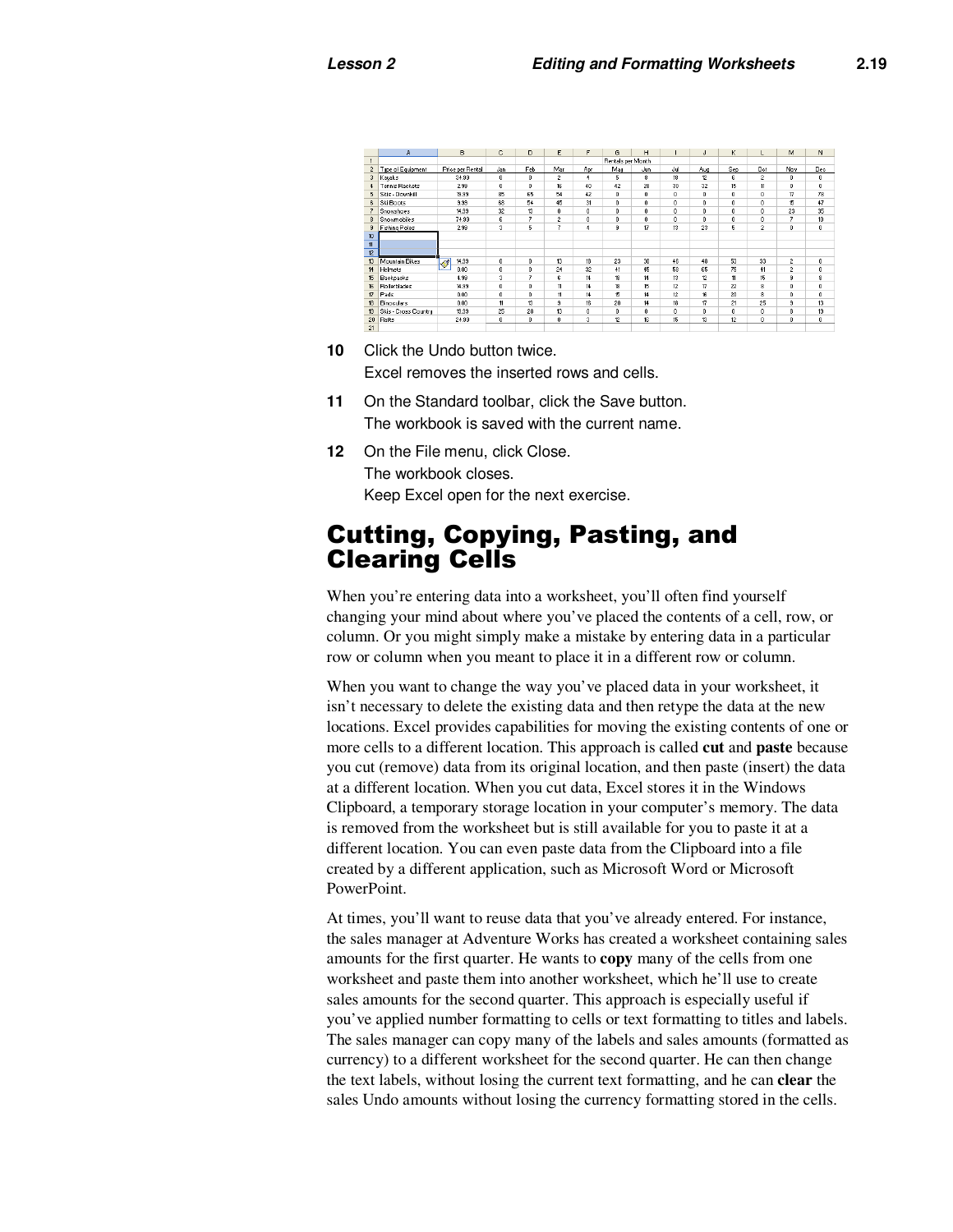When you clear cells, you can specify whether you want to clear the values stored in the cells but keep the formatting, clear any formulas stored in the cells, clear the formatting in the cells but keep the values, or clear everything in the cells.

When you move data within a worksheet or from one worksheet to another, you cut it from a cell or range of cells and paste it into another cell or range of cells. When you copy data, you duplicate the data and paste it into another cell or range of cells. Excel's Standard toolbar provides buttons for the Cut, Copy, and Paste commands, although you can perform these same commands from the Edit menu.

#### 人名虎

In this exercise, you move and copy data within a worksheet, clear the formatting in a selected range, and clear the contents in a selected range.

- **1** On the Standard toolbar, click the Open button. The Open dialog box appears. The Lesson02 folder in the Spreadsheet Fundamentals Practice folder should be displayed.
- **2** Click the Monthly Sales workbook, and click Open. The file opens.
- **3** Click cell A7, and on the Standard toolbar, click the Cut button. The contents of cell A7 are copied to the Windows Clipboard, and a flashing marquee appears around cell A7. The marquee indicates the contents that will be cut.
- **4** Click cell A8, and on the Standard toolbar, click the Paste button. The contents of the Windows Clipboard (from cell A7) are pasted in cell A8, and the marquee no longer appears around cell A7.
- **5** Select B3:D6, and on the Standard toolbar, click the Copy button. The contents of the selected cells are copied to the Windows Clipboard, and a flashing marquee appears around the selected cells, indicating what has been copied to the Windows Clipboard.
- **6** Click the Q2 sheet tab near the bottom of the Excel window. Excel displays the Q2 worksheet.
- **7** Click cell B4, and on the Standard toolbar, click the Paste button. The contents of the Windows Clipboard are copied to the Q2 worksheet, starting at the location of the active cell (B4).
- **8** On the Edit menu, point to Clear, and click Formats. Excel removes the currency formatting from the selected cells.
- **9** On the Standard toolbar, click the Undo button. The currency formatting is reapplied to the selected cells.
- **10** On the Edit menu, point to Clear, and click Contents. Excel removes the contents from the selected cells, but it retains the formatting.

If you are pasting a range of cells—for example, a selection that contains three cells across in two adjacent rows—select an area with the same number of cells across and down as the data you cut or copied. Or, you can select a single cell to paste into, and the pasted data will fill cells below and to the right of the selected cell.

Another way to cut and paste data is to select the cells and drag the selection by its border to the cells where you want to paste the data. To copy using the same method, hold down the Ctrl key while you drag.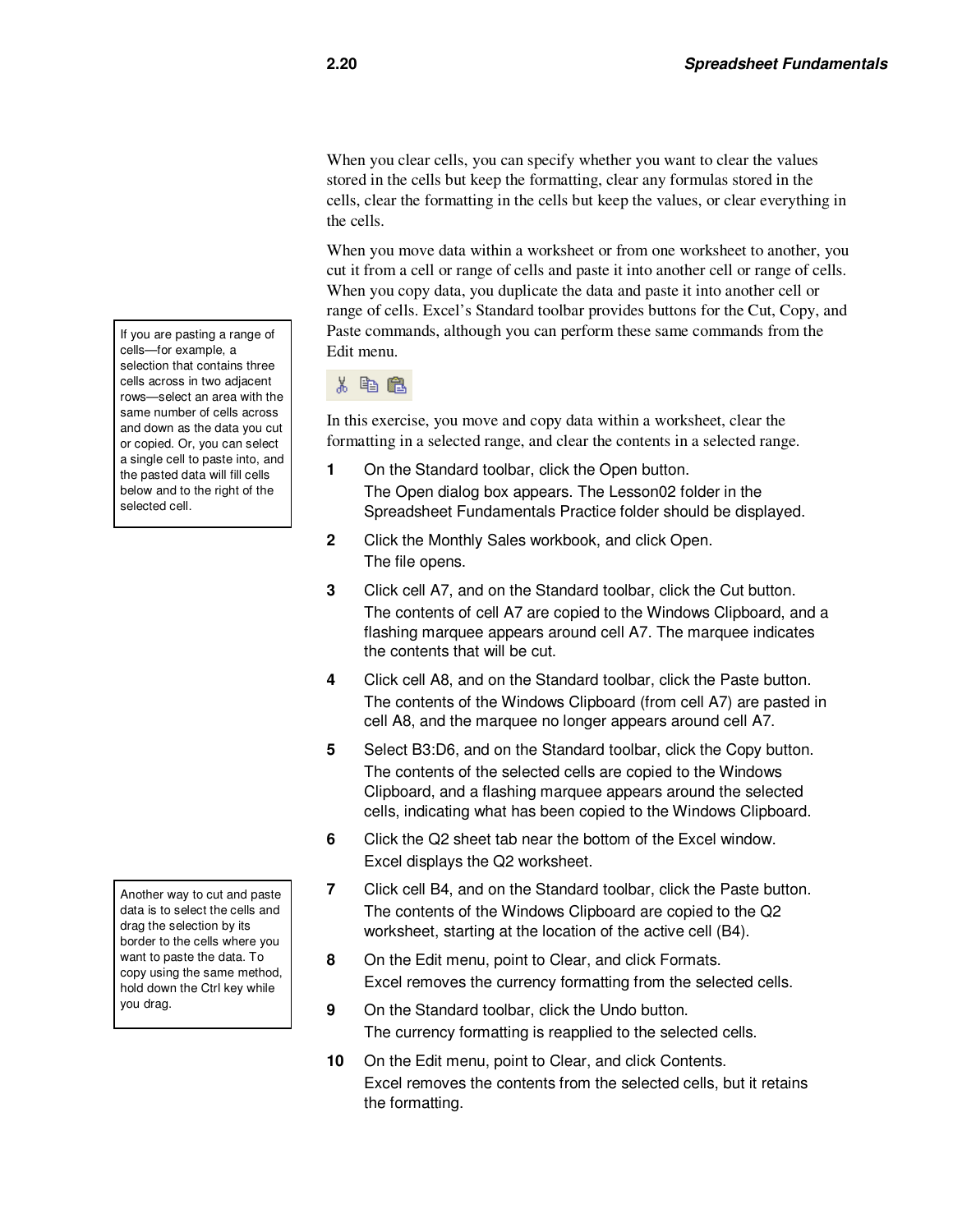- **11** Type **3444**, and press Enter. Excel converts your entry to currency format.
- **12** On the File menu, click Save As, type **Monthly Sales 2**, and click OK.

The workbook is saved with the new name.

### Lesson Wrap-Up

In this lesson, you learned how to format numbers in cells, change the width of columns and the height of rows, align text and values in cells, use the Undo and Redo buttons to reverse and repeat changes, apply conditional formatting to selected cells, find and replace data, and insert and delete cells, rows, and columns. You also learned how to copy and move cells and ranges of cells, clear various elements in cells, copy formats to a different range or worksheet, and use the Clipboard task pane to copy and paste multiple selections.

If you are continuing to other lessons:

Close the Monthly Sales 2 workbook.

If you are not continuing to other lessons:

- **1** Close the Monthly Sales 2 workbook.
- **2** Click the Close button in the top-right corner of the Excel window.

### Quick Quiz

- **1** If you wanted to insert two rows above row 7 in your current worksheet, what steps would you use?
- **2** What is the difference between the Accounting and Currency number formats?
- **3** How can you drag to changse the height of a row or the width of a column?
- **4** How do you display the Clipboard task pane?
- **5** How can you find the third occurrence of a value in your worksheet?

### Putting It All Together

**Exercise 1:** Open the Five Year Sales02.xls workbook. Insert a row between rows 1 and 2. Resize row 1 to a height of 25 pixels. Left-align the *Yearly Sales* title text. Delete the row you added.

**Exercise 2:** Still using the Five Year Sales02.xls workbook, format cells B3:F6 as Accounting. Apply a conditional format so that if a cell's value is between 20,000 and 40,000, the value appears in blue. Replace every occurrence of *12* in the worksheet with *13.*